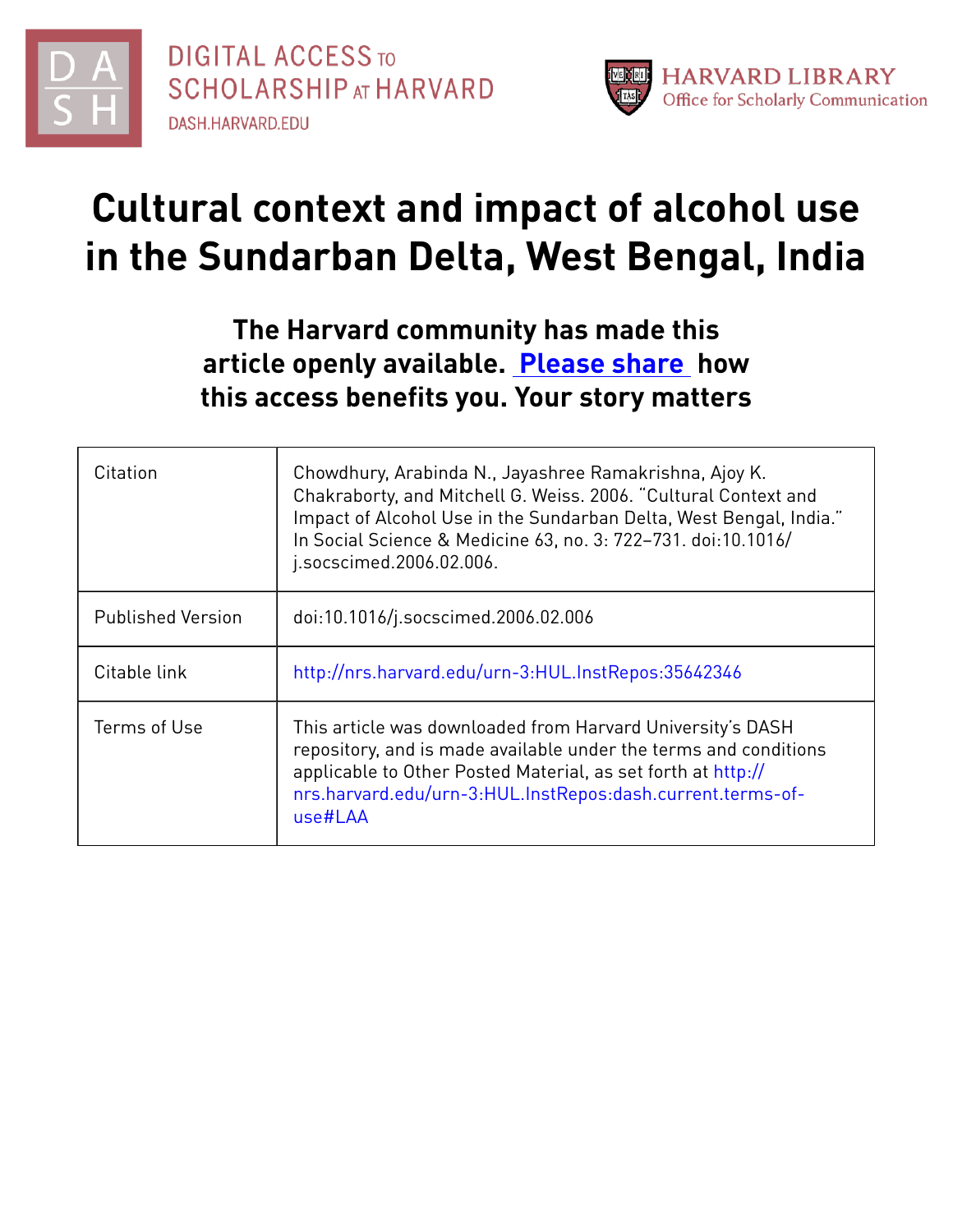## **Cultural Context and Impact of Alcohol Use in the Sundarban Delta, West Bengal, India**

## A.N. Chowdhury<sup>1</sup>, J. Ramakrishna<sup>2</sup>, A. K. Chakraborty<sup>3</sup>, and Mitchell G. Weiss<sup>4</sup>

#### **Submitted for publication:**

*Social Science and Medicine*

#### *23 December 2005*

#### **Corresponding author:** Mitchell Weiss, MD, PhD

1

Swiss Tropical Institute Dept. Public Health & Epidemiology Socinstrasse 57, CH4002 Basel Switzerland Tel: +41 61 284 82 84 Fax: +41 61 271 79 51 Email: Mitchell-G.Weiss@unibas.ch

<sup>&</sup>lt;sup>1</sup> Professor and Head, Department of Psychiatry, Institute of Postgraduate Medical Education and Research, Calcutta, India. anc@cal.vsnl.net.in

 $2$  Additional Professor and Head, Department of Health Education, National Institute of Mental Health & Neuro Science, Bangalore, India. j\_ramakrishna@vsnl.com

<sup>&</sup>lt;sup>3</sup> Assistant Chief Medical Officer of Health, Diamond Harbor Subdivision, South 24 Paraganas, West Bengal, India. ajoychakraborty@vsnl.net

<sup>&</sup>lt;sup>4</sup> Professor and Head, Department of Public Health and Epidemiology, Swiss Tropical Institute and University of Basel, Switzerland. Mitchell-G.Weiss@unibas.ch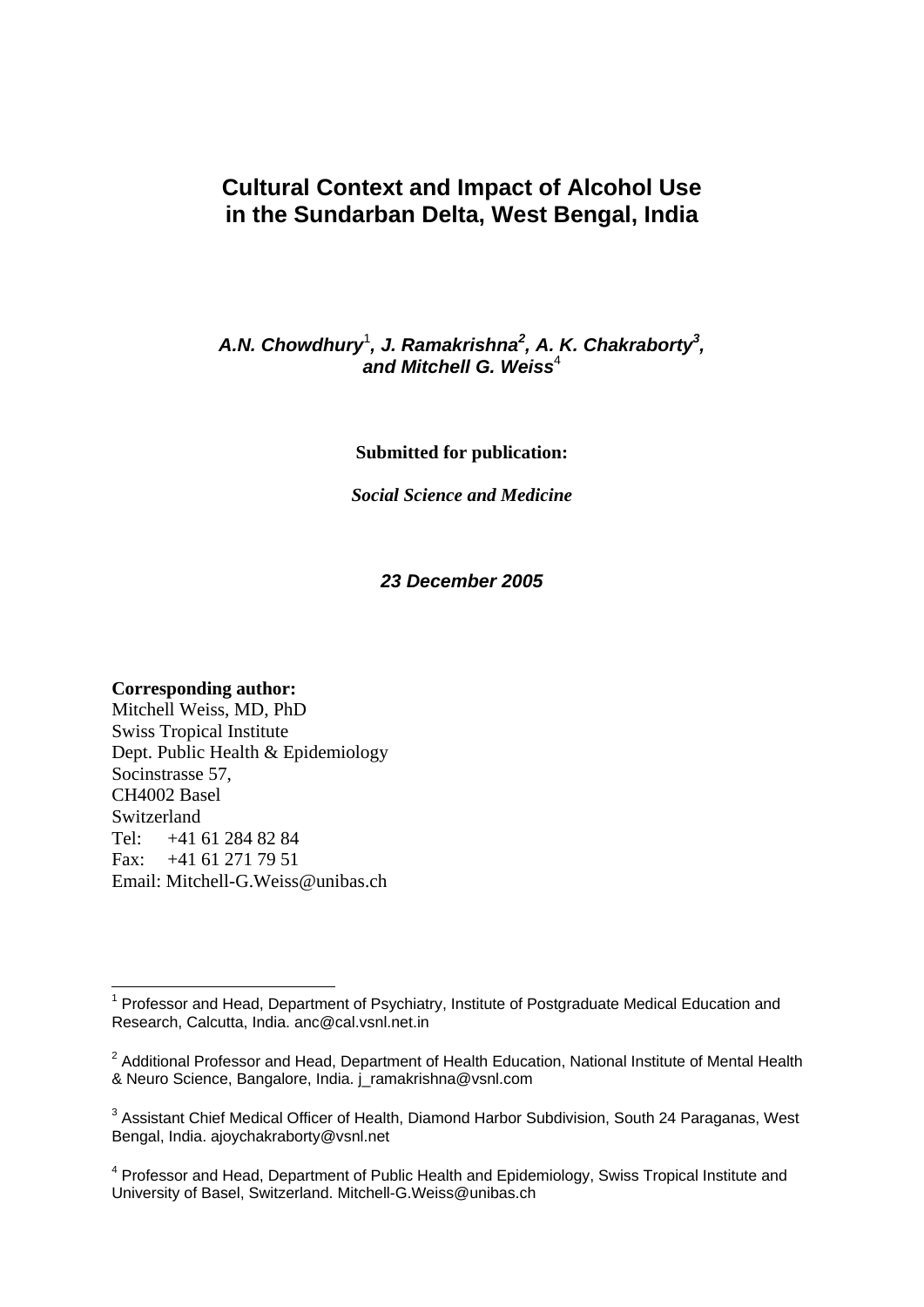## **Acknowledgements**

Support from the Swiss National Science Foundation, Grant #32–51068.97, Cultural Research for Mental Health, is gratefully acknowledged. The dedication and diligence of the field research staff are appreciated. We are especially grateful to the community residents and leadership for their interest and cooperation in this study. Helpful suggestions of Sohini Banerjee based on a critical reading of an earlier draft and editorial assistance of Daryl Somma are appreciated.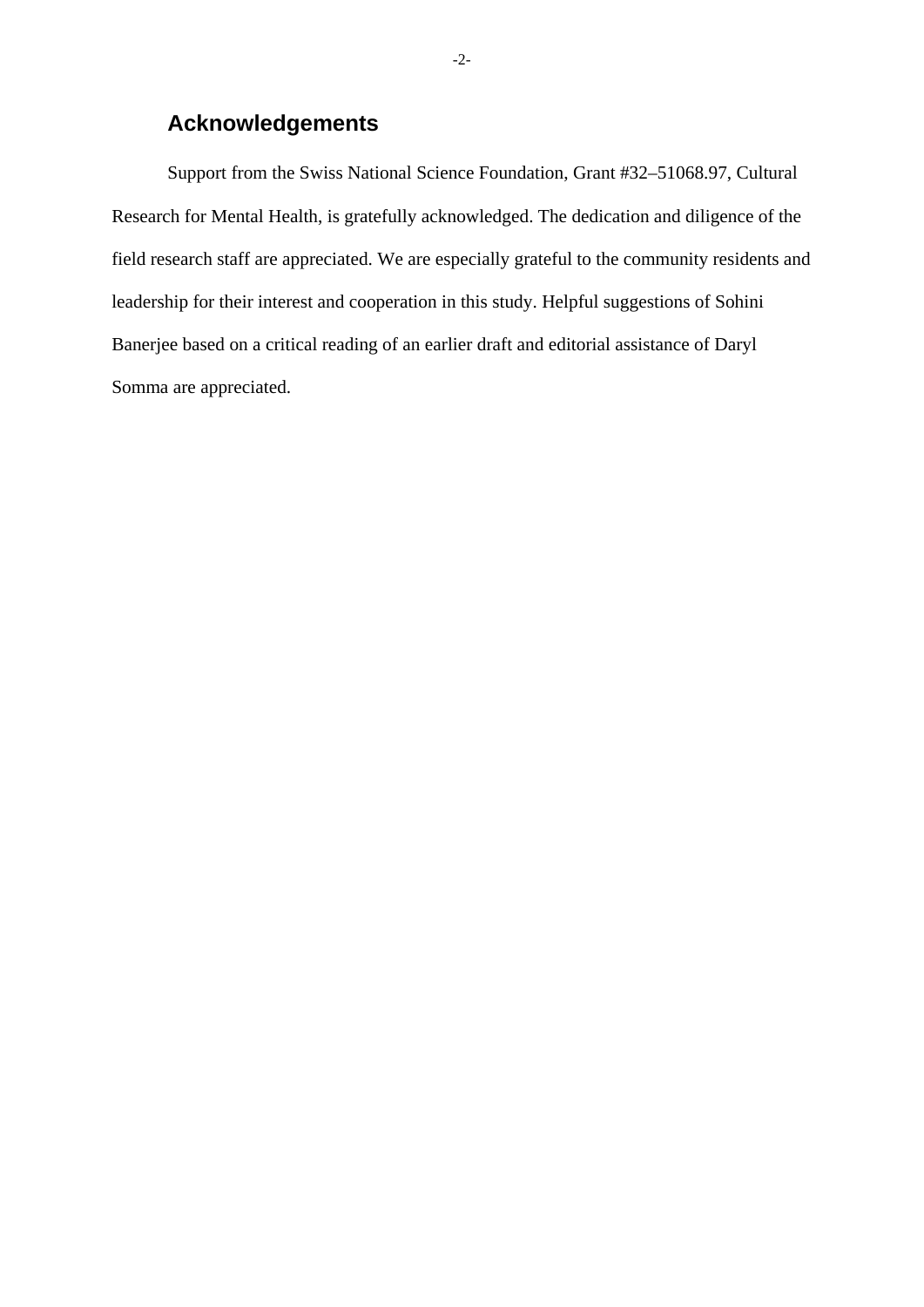## **Abstract**

Hazardous alcohol consumption is a worldwide problem with many locally distinctive features across cultures, but studies to guide policy in developing countries are notably lacking. This community study aimed to clarify local patterns of alcohol use in six villages of West Bengal, India. It considered the variety of local preparations, who consumed them, when, and where. It sought to determine how social changes in the region were influencing changing patterns of acceptable and problem use of alcohol. Ethnographic methods included participant observation and focus group discussions. Qualitative data analysis of field notes and transcripts included review of full texts and computer-assisted analysis of thematically coded segments with reference to a structured agenda for this ethnographic research. Drinking is an integral feature of the cultural landscape. Locally brewed rice beer (*handia*), palm wine (*tadi*), distilled country liquor (*chullu*), and so-called Indian-made foreign liquor (IMFL) are consumed in these villages. Each is identified with particular segments of society and settings in these communities. Reported effects of problem drinking included social disturbances, family discord, and domestic violence. Increasing problem alcohol use was attributed by villagers to social changes resulting from development, which were otherwise valued, such as improved transportation and communications. In a field dominated by Western and urban studies, this research has clarified features of alcohol availability, use, and acceptance in a neglected rural area of India. It has indicated the limitations of western clinical models of dependence and the importance of clarifying sociocultural conditions that define locally acceptable and problem use.

-3-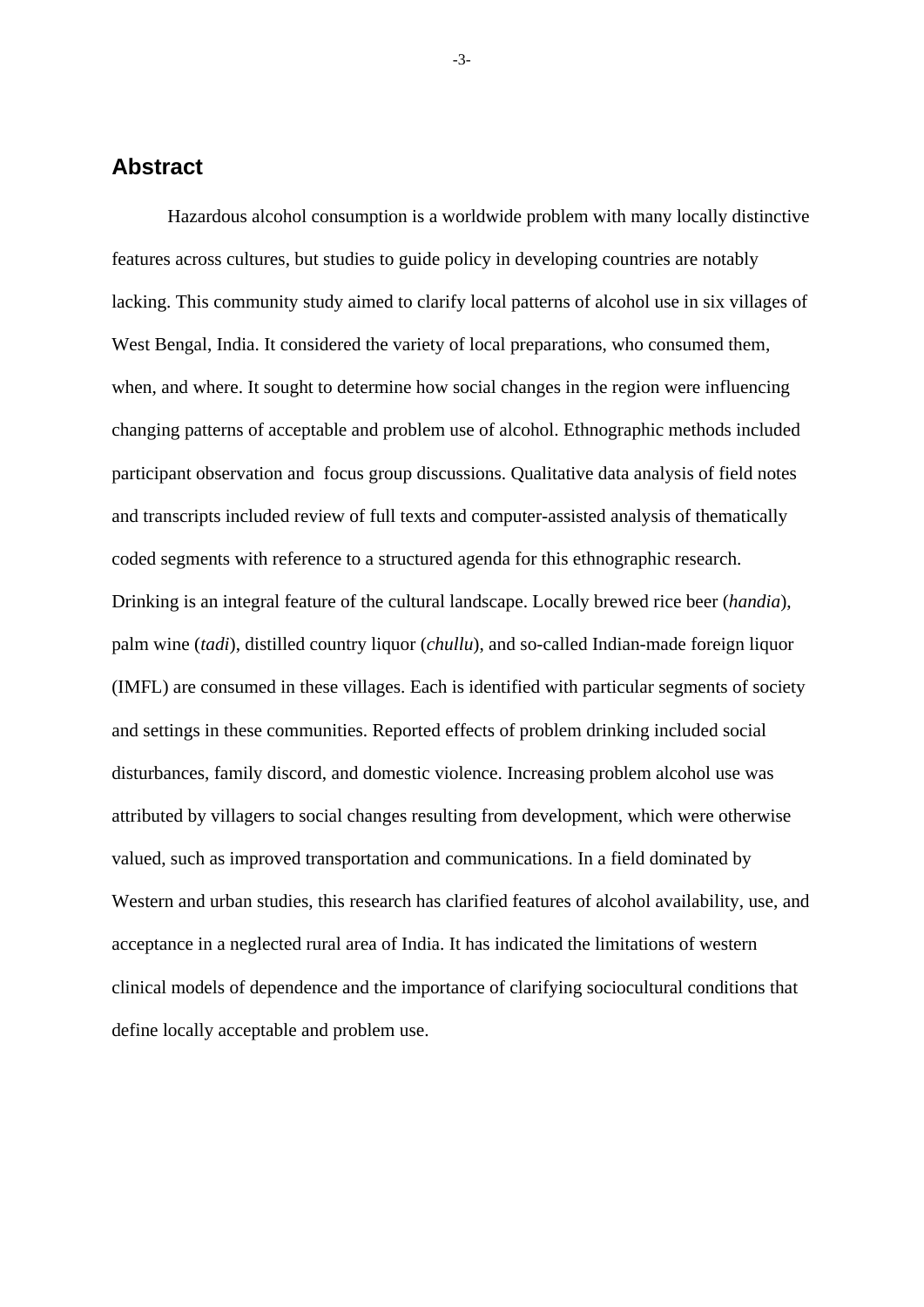**Key Words:** Alcohol, problem drinking, cultural drinking behaviour, substance abuse, community mental health, Sundarban Delta

**Full text word count:** 5,218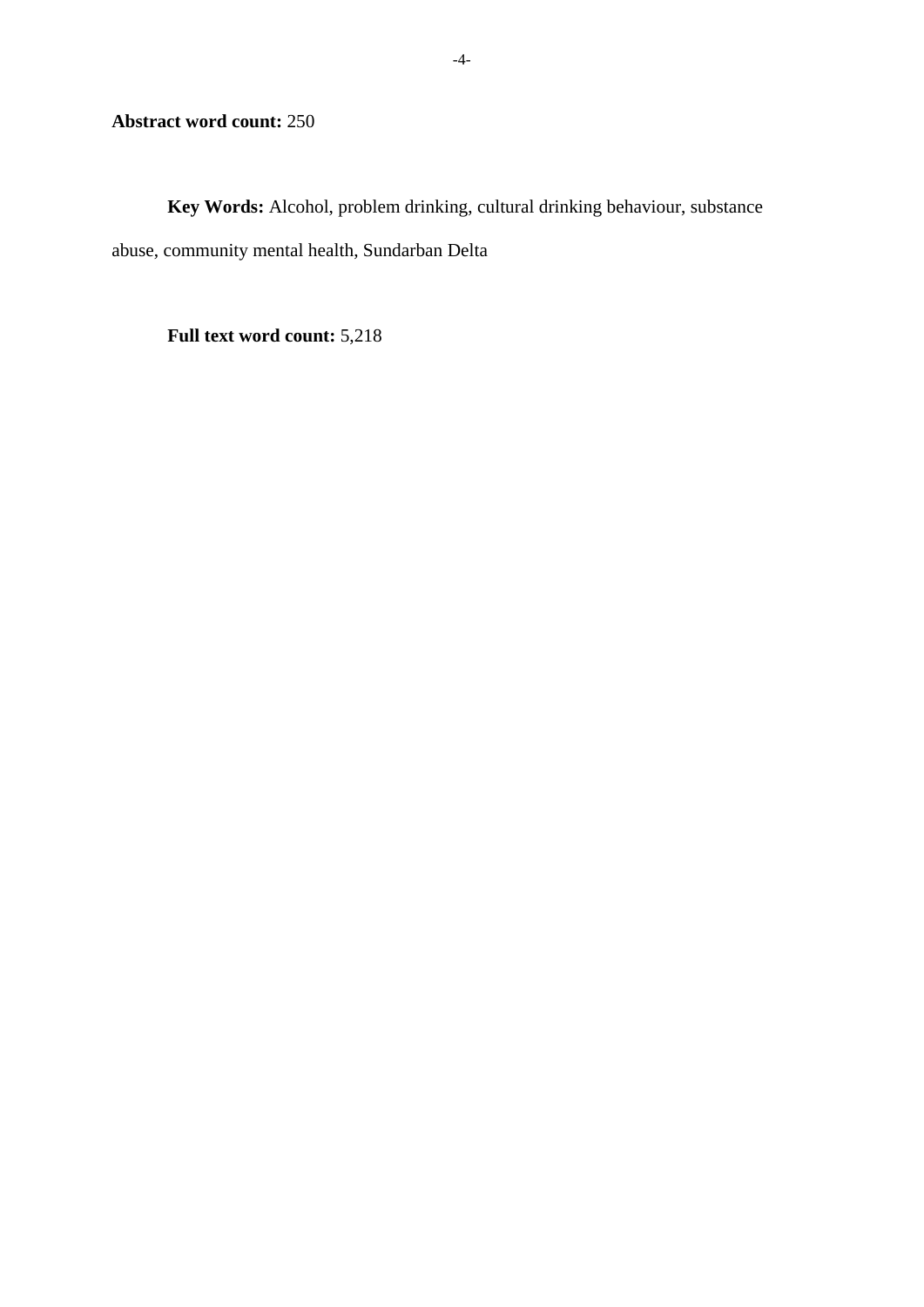Harmful use of alcohol is a recognised international health problem with serious health, social, and economic consequences. The World Health Assembly of 2005 has mandated study of the alcohol-related problems and the associated health burden, recognising for evidence-based strategies. Another recent WHO-supported initiative has emphsised the role of culture and gender and its relevance for controlling alcohol and substance abuse (WHO, 2004). Alcohol use is, in large measure, a culturally patterned feature of both secular and sacred life in most societies (Room et. al 2002). For developing effective public health programmes it is important to understand normative use, problem use, and the influence of social changes, such as urbanisation and globalisation. Normative drinking behaviour varies across cultures and within cultures.

Epidemiological public health studies of alcohol are mainly concerned with social and economic policies, and patterns of consumption and its impact (Mohan et al., 2001; Riley & Marshall, 1999). Anthropological studies of alcohol consumption examine such behaviour in the context of broader sociocultural and ethnographical interests (Heath, 1987). Room and colleagues (2002) identify two main models of the cultural position of drinking: the holocultural model that characterise particular societies, and sociocultural patterns with reference to daily life and normative values for drinking practices (Room et al., 2002). Heath's (2001) review of culture and substance abuse emphasises the importance of a cultural historical approach explaining local meanings, values, and norms associated with substance abuse to guide policy and clinical practice. Other researchers and policy planners also advocate ethnographic research and a mix of qualitative and quantitative methods for health policy-relevant studies (Heath, 2000, 1984; Marshall, 1990a; Marshall, 1990b; Gilbert, 1990- 91).

India is a large country with diverse sociocultural and historical patterns of drinking. Most data on the topic is concerned with urban patterns of drinking, with less on rural areas where three-fourths of the population reside. Saxena's (1999) country study of alcohol in

-5-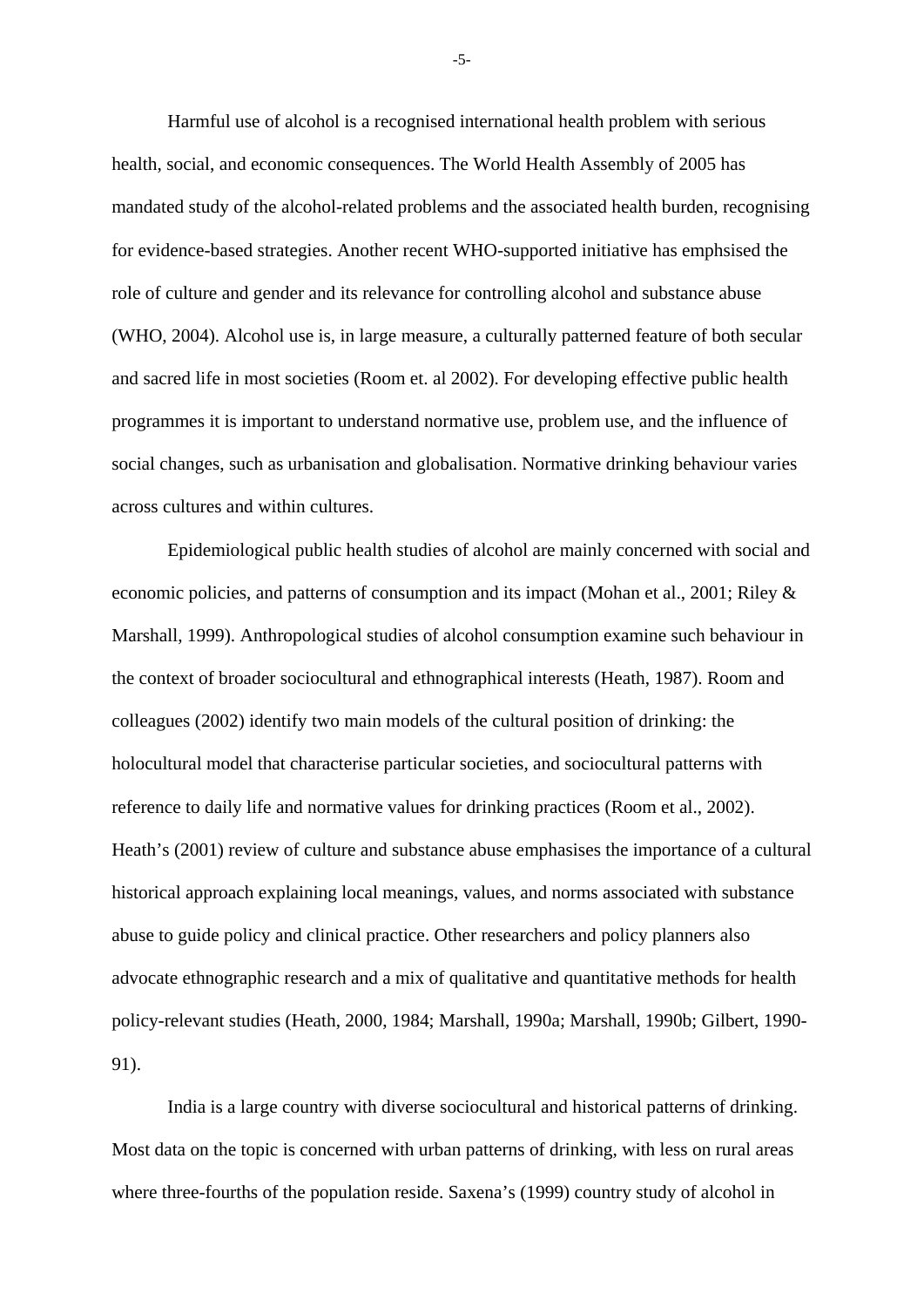India reviews the history, types of alcohol, production and distribution, patterns of use, and psychiatric and general health problems. His account highlights the paucity of data on these topics and the need for further study to guide public health policy. In the course of developing a community mental health programme in the Sundarban region of West Bengal, India (Chowdhury, Chakraborty & Weiss, 2001; Weiss, 2001), alcohol drinking was identified as an important issue for public health. This study aimed to examine community views of alcohol use. It focussed on beverages commonly consumed, drinking patterns, differences in consumption among different segments of society (e.g., tribals and non-tribals), changing patterns of use, and local distinctions between acceptable and problematic alcohol use.

## **Study Area: Sagar and Gosaba Blocks of the Sundarban Region**

The Sundarban is an underserved and backward delta region, located at the confluence of the Hooghly River in the Bay of Bengal at the southernmost tip of the state of West Bengal, India (See Figure 1). Comprising 19 development blocks at the subdistrict level, the region is undergoing rapid social changes due to recent development of transportation, communications, and economic links with urban centres. The majority of the population remain dependent on agriculture, and traditional occupations such as fishing and, to a lesser extent, collection of honey and wood from the Sundarban reserve forest.

#### **{Insert Figure 1 about here: Sundarban Delta, West Bengal, India}**

The Sagar and Gosaba Island development blocks were selected for study because they have distinctive contrasting features. Sagar is relatively more developed. It has a ferry service that provides a good link with the mainland, and it is also the site of an annual Hindu

-6-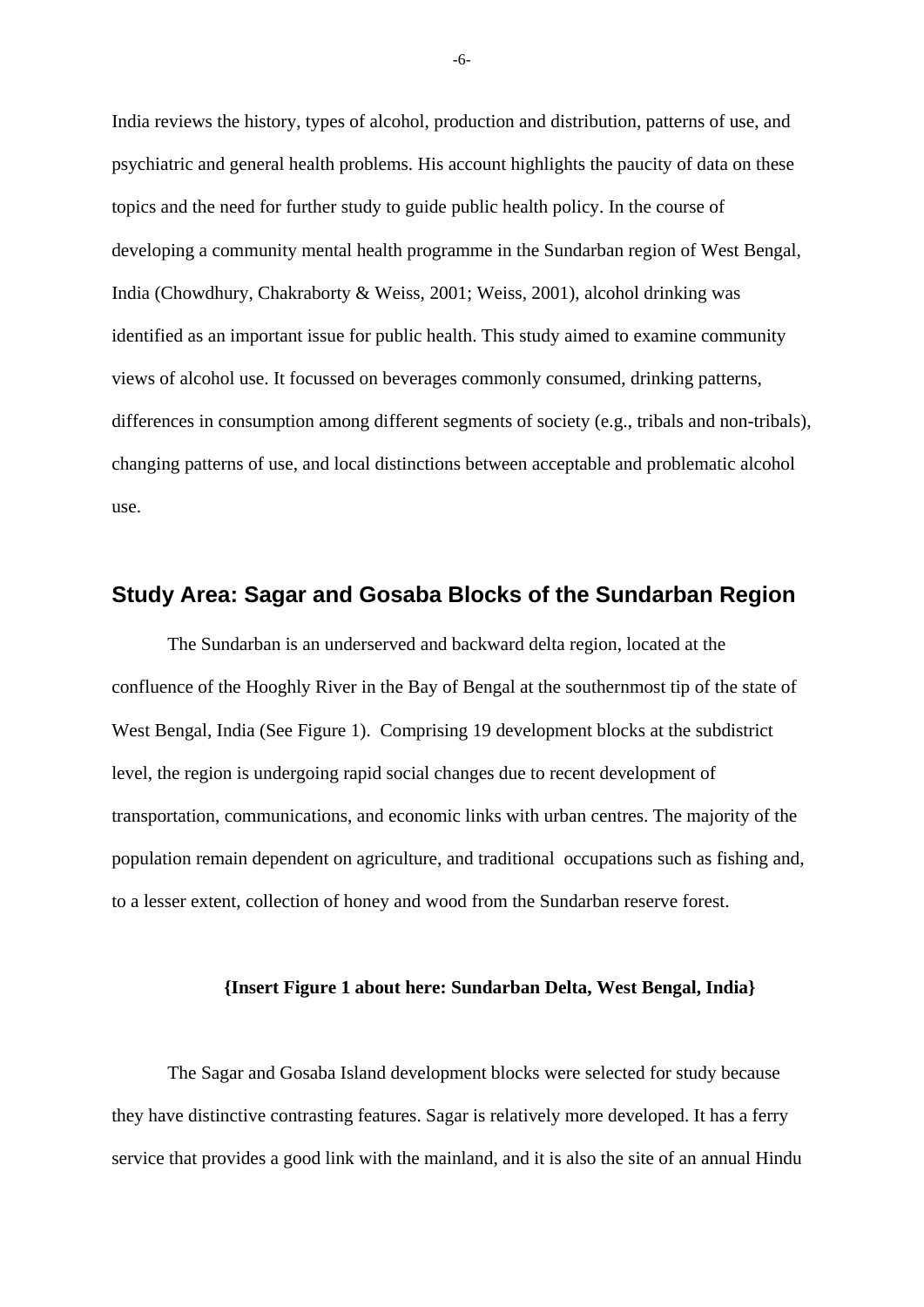festival that brings approximatley 400,000 people to the southern tip of the island every January. Paved roads and telecommunications on the island make contact with urban areas to the north easier. In contrast with the relatively more accessible Sagar Island block, Gosaba is closer to the tiger reserve, linked to the mainland only by country boats rather than a ferry. Communication links remain poor and development activities are minimal. The population of tribal people (*adivasi*) is greater in Gosaba. This *adivasi* population, comprising several distinct ethnic groups (Munda, Sardar, and Bhumij), are indigenous people of Bihar, who migrated to the Sundarban region to provide labour for deforestation and human settlement in the early 1900s. Limited availability of freshwater for drinking and irrigation is a serious problem in Gosaba. Three representative villages in each of the blocks were selected for study: Beguakhali, Rudranagar, and Phulbari in Sagar; and Jhaukhali, Arampur, and Dayapur in Gosaba.

## **Research Methods**

Several ethnographic research methods were employed but data reported here was mainly gathered through in-depth interviews and group discussions. Four trained research assistants, with regular supervision by ANC and MGW, conducted interviews and discussions concerning the variety and distribution of alcohol preparations, community contexts of drinking, responses to problem drinking, adverse effects of alcohol use, and the various ways in which alcohol use and gender-related issues interact. Apart from specific issues on alcohol addressed in the guide, information on alcohol use emerged as an integral part of interviews concerning village life, including rituals, occupation, and other aspects of local village life.

Group interviews were conducted in both single sex and mixed groups; and some of these groups were organised according to age, occupation, religion, and marital status. An

-7-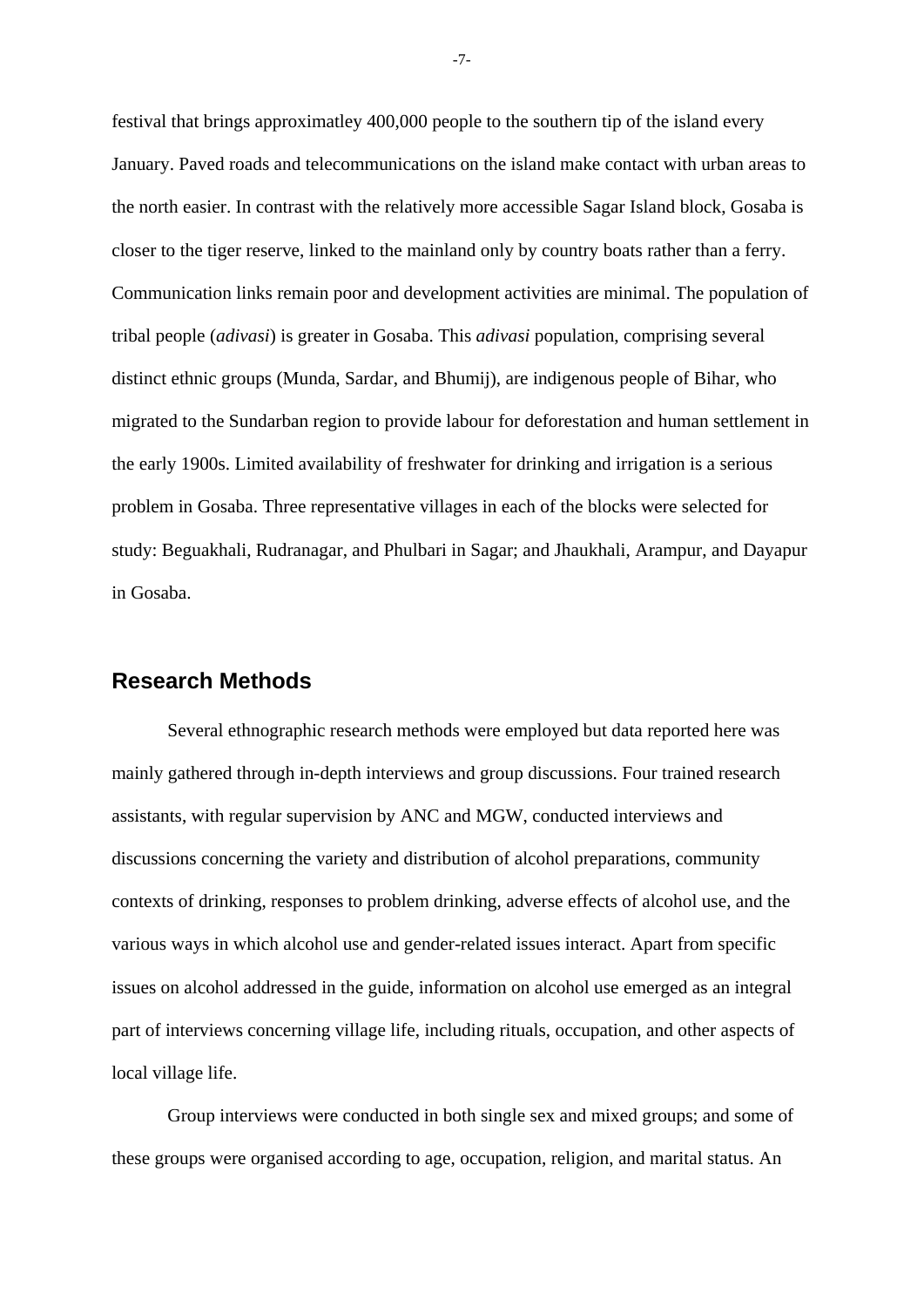average of 9 to 10 group interviews per village and a total of 88 indepth interviews were conducted. Supervisors and field staff reviewed field notes and further details emerging from debriefing the field researchers were noted. Field staff translated field notes into English with supervisors' assistance and entered into the computer using a word processing programme. The interviews and observations were analysed using a text analysis programme, initially TextBase Beta and subsequently MaxQDA (Kuckartz 2001). Coding was based on the study aims, literature, and field experience. This software facilitated coding with reference to the topics of the research agenda. The software provided easy access to thematically coded text segments from records selected according to location, sex, and other respondent or group interview characteristics. This software facilitated access to topics of interest at each of the six village sites for analysis.

## **Results**

The following are findings from the villagers' accounts of available alcoholic beverages, their recreational and problem use, changing patterns of use, and the reasons for these changes. They suggested approaches for dealing with alcohol-related problems.

#### *Locally available alcoholic beverages*

Various alcoholic beverages were identified, some traditional and others of more recent origin.

#### **Rice beer (***handia***)**

Rice beer (*handia*), a traditional drink, contains 9-10% alcohol. Indigenous people (*Adivasi*s) regard it as both a food and an intoxicant. It is made from boiling parboiled rice and yeast *(bakhar*), derived from ground roots gathered in the forest. Fermentation takes 2½ -

-8-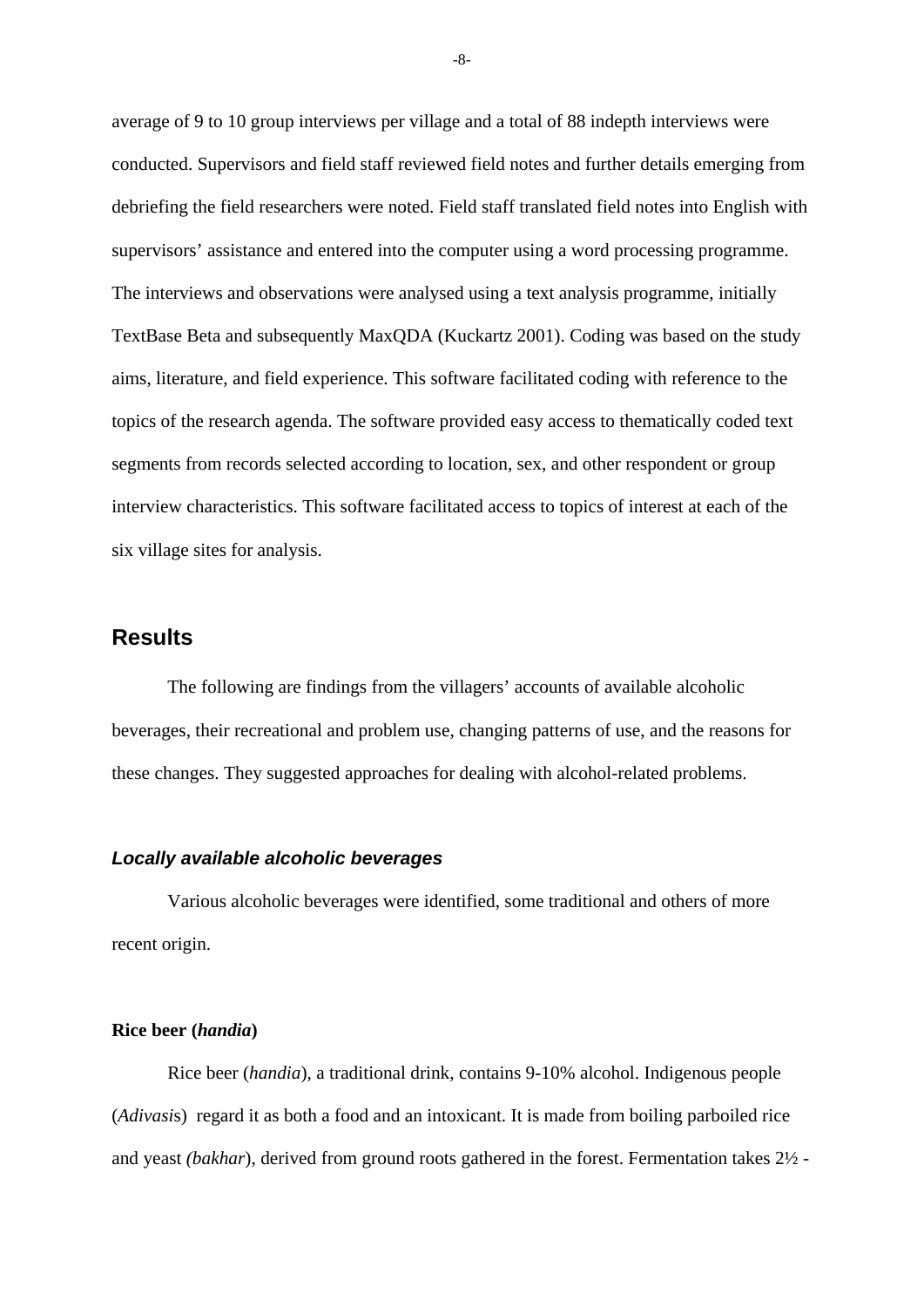3 days; the filtered drink resembles weak cream-coloured buttermilk. Most *adivasi* households produce *handia* for their own consumption and some sell their excess production to 'outsiders' at Rs. 2 per pot.

A*divasi*s, including men and women of all ages, drink *handia* as a staple beverage and typically consume it with a relish made of onions, chili and salt (*chaat*). It is believed that drinking *handia* from an earthen pot makes it more intoxicating (*nesha*). As an integral part of *adivasi* life, they also drink more of it on special occasions, such as weddings and at other cultural events. *Handia* is easily available in Gosaba, but in Sagar it is only available in the weekly and daily markets. Upper caste men and women, and salaried workers usually do not drink it, because they associate it use with lower caste groups. To protect their social status, those who do drink it usually do so privately. It is acceptable, however, for young boys to drink *handia* during festivals or at the annual Hindu pilgrimage festival on Sagar Island, the Ganga Sagar Mela.

#### **Palm wine (***tadi)*

Palm wine, another traditional drink, is made from the fermented sap of the date palm (*Phoenix sylvestris*) and other palm trees. The sap is collected from slitting the bark of the tree, the original source of palm sugar, and when it ferments, it becomes palm wine. Palm wine is more readily available in Sagar throughout the year. It is shipped from Haldia, an industrial port to the north on the Hooghly River, where commercial processing adds yeast to increase the alcohol content. However, in Gosaba it is available only in the winter. Labourers, including van pullers (who pedal flatbed tricycles transporting people and goods) and collectors of tiger prawn seedlings in the rivers, drink this inexpensive *tadi*. A 750-ml bottle costs Rs. 20, and it is also sold in half and quarter bottles.

-9-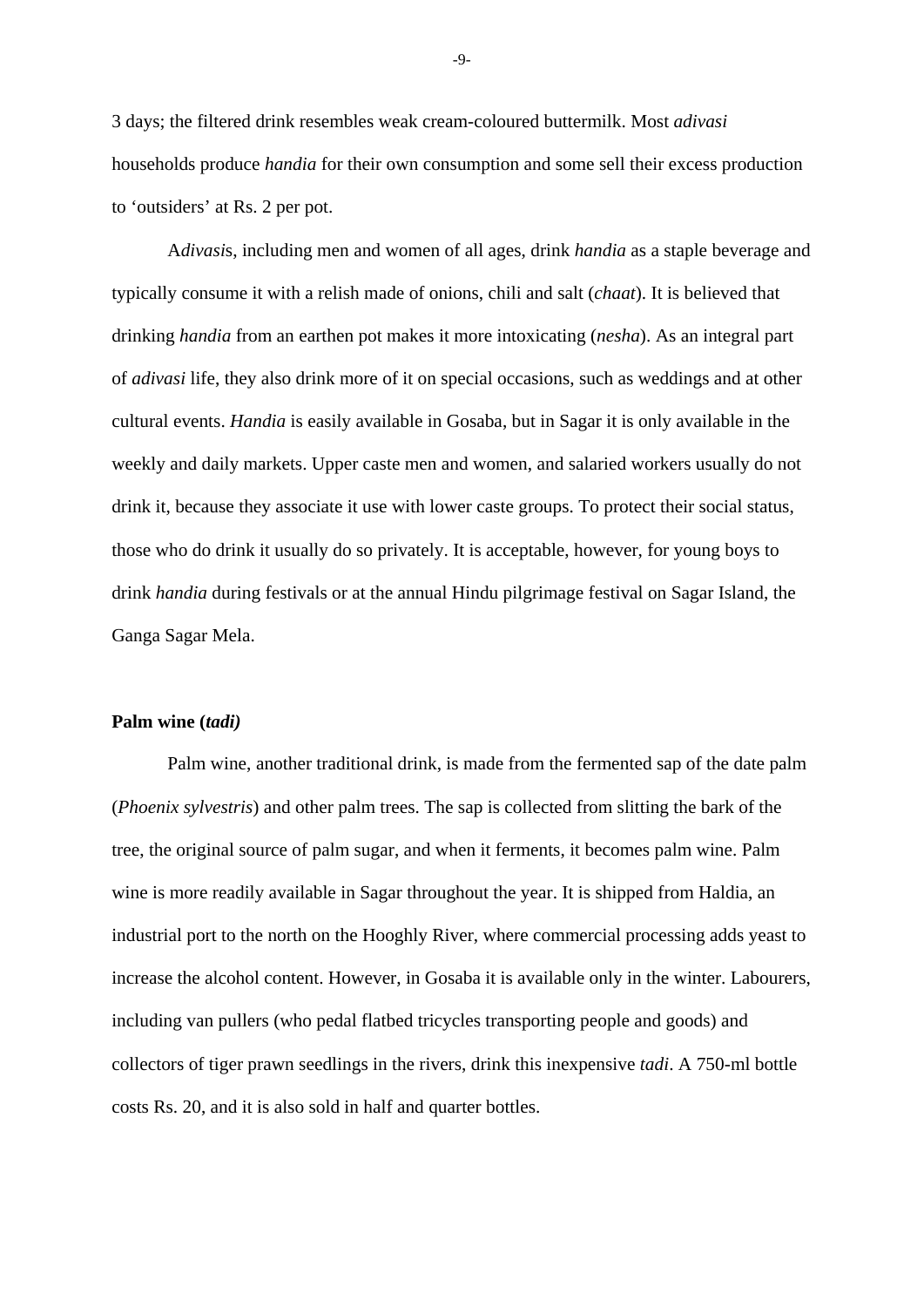#### **Country liquor (***chullu***)**

Country liquor (*chullu*, *bangla*) is made in a distillery (*bhatikhana*) from low-grade molasses (*chitta gud*), which is often used as cattle feed. Yeast is added to the molasses and fermented, and the brew is then distilled in a covered pot (*bhatti*); then it is diluted with water to reduce the alcohol concentration to 40-50%. *Chullu* is sold in bottles, by the glass, or in polythene sachets, which cost Rs. 10 for 300 ml. Men whose livelihood requires heavy labour (such as pond diggers, van pullers, and tiger prawn seedling collectors) find it especially appealing. They explained that drinking *chullu* at the end of the day brings relief for body aches and pains. Some heavy drinkers take *chullu* regularly, but others, especially young men and boys, drink it only on special occasions like festivals.

Villagers can purchase *chullu* from local distilleries (*bhatikhana*) from some kiosks, roadside tea stalls, shops near bus stations, or at other places where people gather. Code names—"pepsi" (associating it with the popular international beverage that is now available locally) or "50-gram *muri* (puffed rice, a traditional snack)"—are used to avoid mentioning the name "*chullu.*" The packets are placed in paper bags so they look like packets of puffed rice. Retail distributors take the *chullu* on bicycles to various drinking places along the riverbanks or embankments, on trawlers, in hotels, picnic areas, and other spots where men hang out (*adda*).

#### **Indian-made foreign liquor, and foreign liquor**

Indian-made foreign liquor, known as IMFL, refers to whiskey or spirits made in India and labeled with fake foreign brand names. IMFL is socially regarded as a cut above *chullu*, available in clubs and favoured by people of higher status, such as businessmen, salaried people, military personnel, and government officials. A single licensed liquor store near Kochuberia, the ferry port on Sagar Island, sells IMFL.

-10-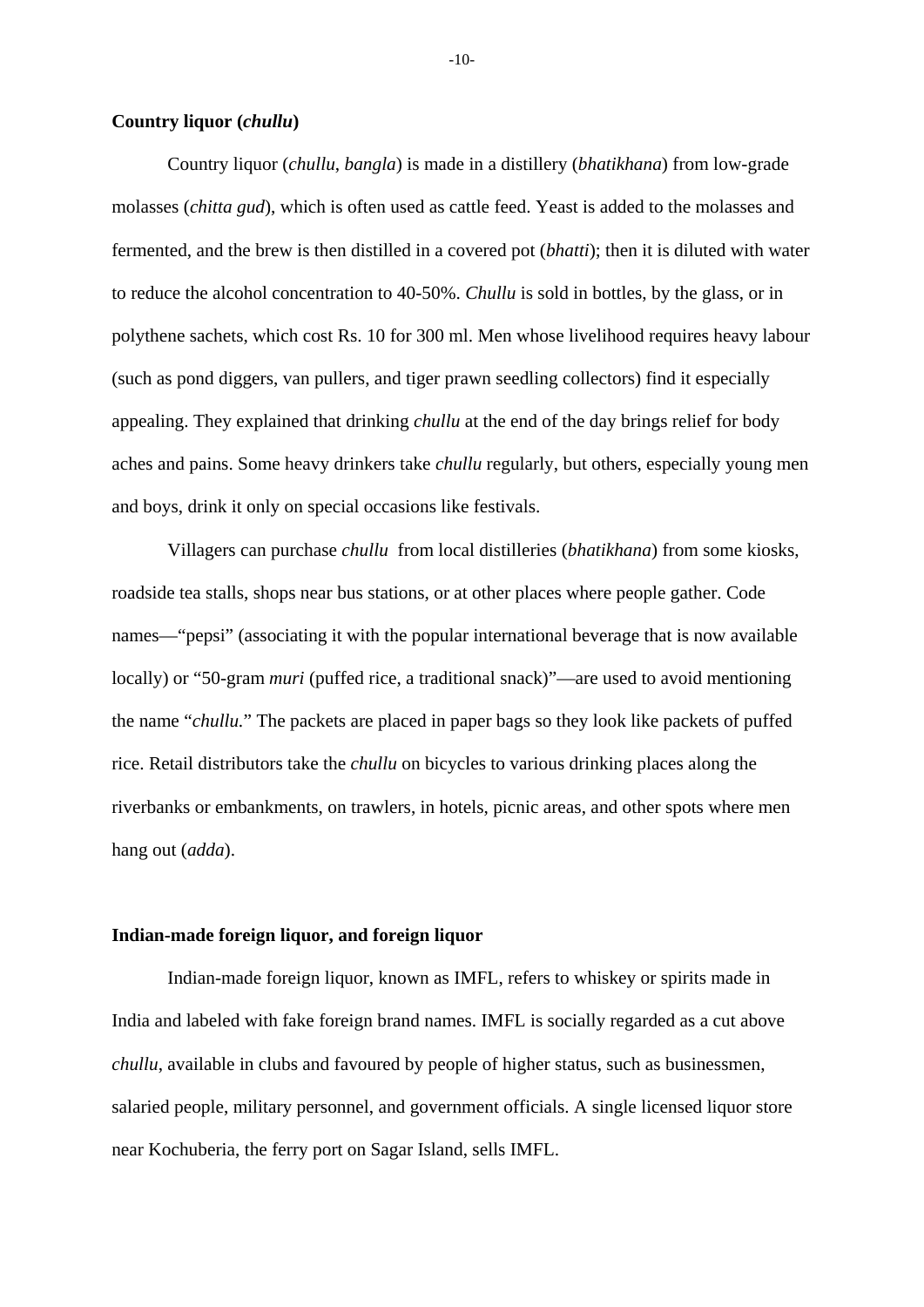Imported foreign liquor is also available. Many ships unload cargo south of Sagar Island to lighten the ship for the journey through the silted channels to the Kolkata city port. Male day labourers from Sagar unload these ships, and they are often paid with a mix of cash and liquor. They may then resell the liquor, which has a ready local market among higher status men and in tourist hotels.

#### **Tonics and medicines**

In addition to liquor, people also consume various medicines and tonics with high alcohol content. The most popular are Amrita Sanjiboni Sura, Homeo 50 and Weak Ginger Tonic. Amrita Sanjiboni Sura (and its variants) is an Ayurvedic tonic and energiser costing Rs. 50-60 for a bottle of 200 ml. Businessmen, people in service and anyone who has ready cash can purchase it from Ayurvedic or medicine shops. It is often prescribed to women after childbirth. Homeo 50, a homeopathic energiser, and Amrita Sanjiboni Sura are also available in homeopathic medicine shops that are typically used by better-off villagers. Both rich and poor use Weak Ginger Tonic, an allopathic preparation that costs Rs. 30, and which is also available in medicine shops. Various types of local health care providers prescribe and promote these medicinal tonics; people may also choose to buy them on their own. A substantial number of persons were identified who were addicted to these tonics.

#### *Production and consumption of alcoholic beverages*

Ideas and associations about these various locally available alcoholic beverages, the particular settings, and ways in which they are consumed differed in Sagar and Gosaba. Gosaba has a large proportion of *adivasi*s, and Sagar has a negligible tribal population. These *adivasi*s brew rice beer for their own consumption and for sale. On Sagar, the better educated people who have more contact with the mainland typically prefer palm wine, foreign liquor, and the medicinal tonics.

-11-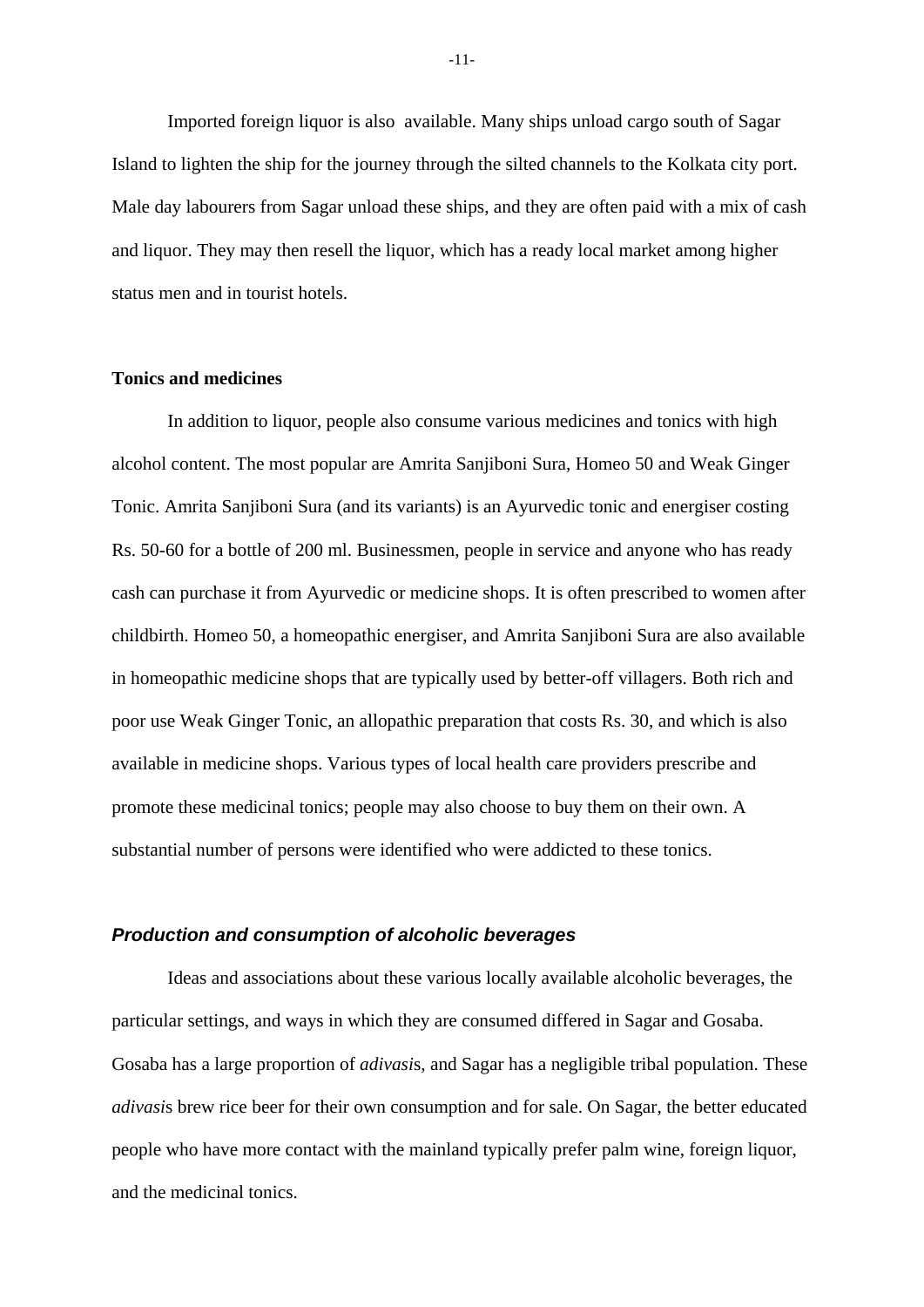Rice beer is a favourite drink among lower caste men and labourers. They do not regard *handia* to be a hard drink, and so it does not share the negative connotations of drinking alcohol. A tea stall owner remarked that *handia* was also popular among traders, fishermen, and tiger prawn seedling collectors. A college-educated cultivator said that when men become frustrated, they occasionally drink *handia*, and this is not a social problem. A woman in Gosaba noted that housewives and young boys now also consume *handia* and *chullu*.

*Chullu,* country liquor*,* serves as currency in social rituals and as payment in transactions. For example, a foreman (*mistry*) who prepares the soil bed and plants betel leaf vines may receive two to three bottles of *chullu* as part of his remuneration. A traditional healer (*gunin*) of Phulbari, Sagar, skilled in removing the stinger of certain fish as well as in exorcising ghosts, prefers payment as a bottle of alcohol with a small amount of cash. Alcohol is also a regular feature of remuneration for some occupations. The pilot (*majhi)* and other labourors on commercial fishing trawlers receive monetary wages, supplemented in a final payment that includes bottles of *chullu*. After returning to port, the fishermen eat, drink, and also smoke *ganja (cannabis)*, and the owner of the trawler is expected to cover these costs. Although fishermen do not drink or smoke *ganja* at sea, where such activity would be unacceptably dangerous, imbibing alcohol when they return is a perk of the job.

Alcohol is also woven into the fabric of social and religious life in various other ways. Marriages, funerals, and religious ceremonies *(pujas*) may all be occasions for consuming alcohol. During the days of *puja* when a deity is worshipped, drinking and unruly behaviour are forbidden and condemned. But at the conclusion of this worship, when the idols are taken in a procession for immersion in the river, it is acceptable for men and boys to drink and celebrate. At that point, their unruly behaviour is tolerated by their elders. A young man explained that it is impossible to engage in the vigorous dancing of the immersion procession without consuming alcohol.

-12-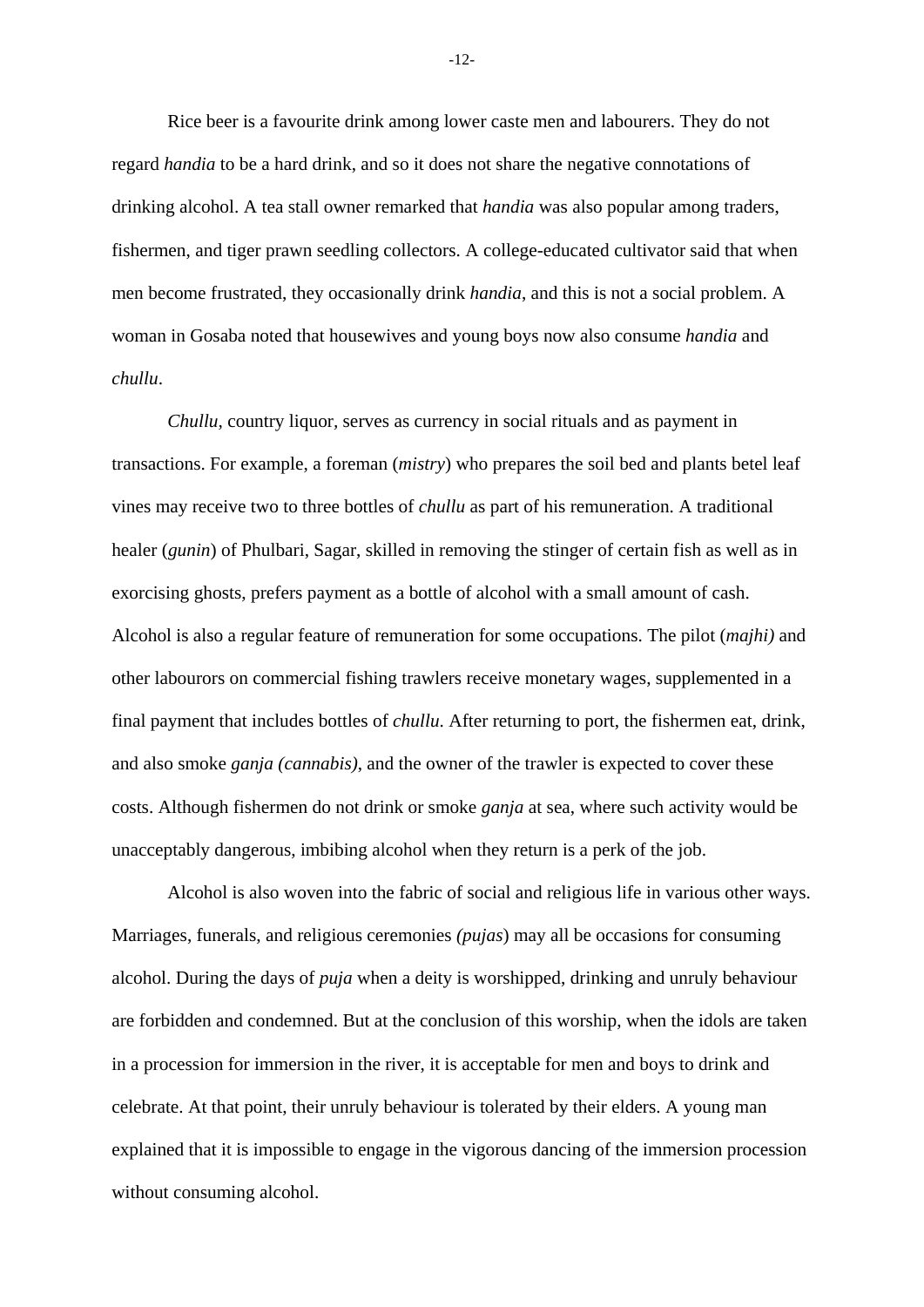Furtive gambling and drinking are frequent, especially during weekly market days. Such behaviour is especially widespread and overt during the annual religious festivals (*mela*s). The Ganga Sagar Mela, as noted above, is the largest of these festivals. All types of liquor, including foreign liquor, are available. Many holy men (*sadhu*s) and pilgrims smoke *ganja* openly. We also found that heroin (*pata*) is also smoked less commonly.

A group of young men of Sagar observed that poor economy and the lack of job opportunities frustrate youngsters and make them depressed. Some men cope by drinking to forget such problems and family disputes. They also noted that two women "who have lost their chastity" took to drinking. Age-inappropriate drinking is also an increasing matter of concern.

#### **Drinking patterns at the two sites**

Drinking was more likely to be considered an increasing problem in Gosaba, and harmful effects were minimised in Sagar. A young male journalist in Gosaba estimated that 30% of the village men are drunkards. A 35-year-old male resident of a Sagar village reported that many people drink alcohol, but very few drink heavily or were addicted. Some residents in Sagar, however, were concerned about changing patterns of drinking. A middleaged woman who is active in village politics argued that in the past only the men working in the ports drank alcohol, but nowadays even the older children drink surreptitiously.

 In Sagar drinking is not permitted at home or in the village, but may be okay outside. In Gosaba there is no such restriction. A woman in a focus group of sex workers in Sagar reported that most men drink outside their home, often while watching films in video parlours. This is acceptable. A few people, who drink excessively, also drink at home. Men returning from the *Sabarh,* the term for lengthy fishing expeditions of several weeks, typically celebrate their return by consuming alcohol and smoking *ganja*, but outside their own village. A woman in a Sagar Muslim women's focus group suggested that alcohol

-13-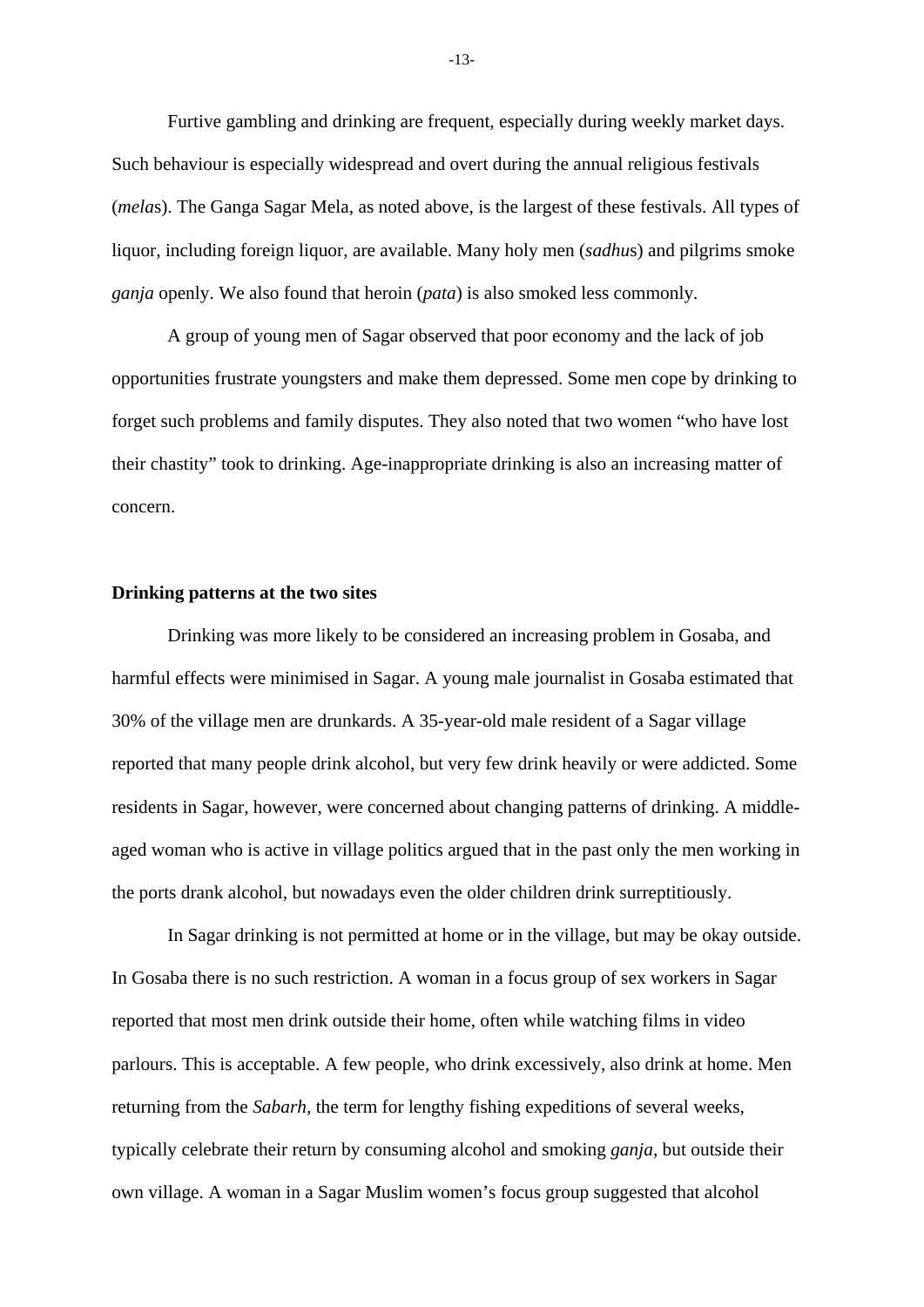consumption is very rare. Even if they do consume, she explained, they do not return home until the effect of alcohol has worn off. Consequently, a person who drinks outside may not be readily identified as a drinker within the community. In Sagar, however, where the transportation system is better developed, many bus drivers and conductors drink regularly, even while on duty.

 Notwithstanding indications of problem drinking in Sagar, such problems are clearly greater in Gosaba. Furthermore, the remoteness of Gosaba, less stringent social sanctions generally, and greater cultural permissiveness of drinking among the tribal population of Gosaba all contribute to relatively more consumption of alcohol there.

#### *Changing patterns of drinking*

#### **Video parlours**

The recent proliferation of video parlours has had dramatic effects on the social environment. Preparations for these films require a generator to run the films and a supply of *chullu* and snacks for the viewers. Many of these parlours operate only at night, and show obscene films. These may be collages from several films, rather than full commercial releases. The environment invites group drinking. Elders bemoan the youngsters' lack of interest in better quality films, and their preference for commercial violence, sex, and drinking. An elderly priest in Sagar lamented, "Video is the twin brother of alcohol."

## **Changing income**

The community associated both increasing and decreasing income with more drinking. A teacher in Sagar remarked that poor people, like van pullers and prawn seedling collectors, drink heavily, while the rich tend to keep away from alcohol. "If a poor man earns Rs. 10, he will spend Rs. 5 on drink." Another educated man from the same village had a contradictory view. He said drinking has increased because of increasing wages and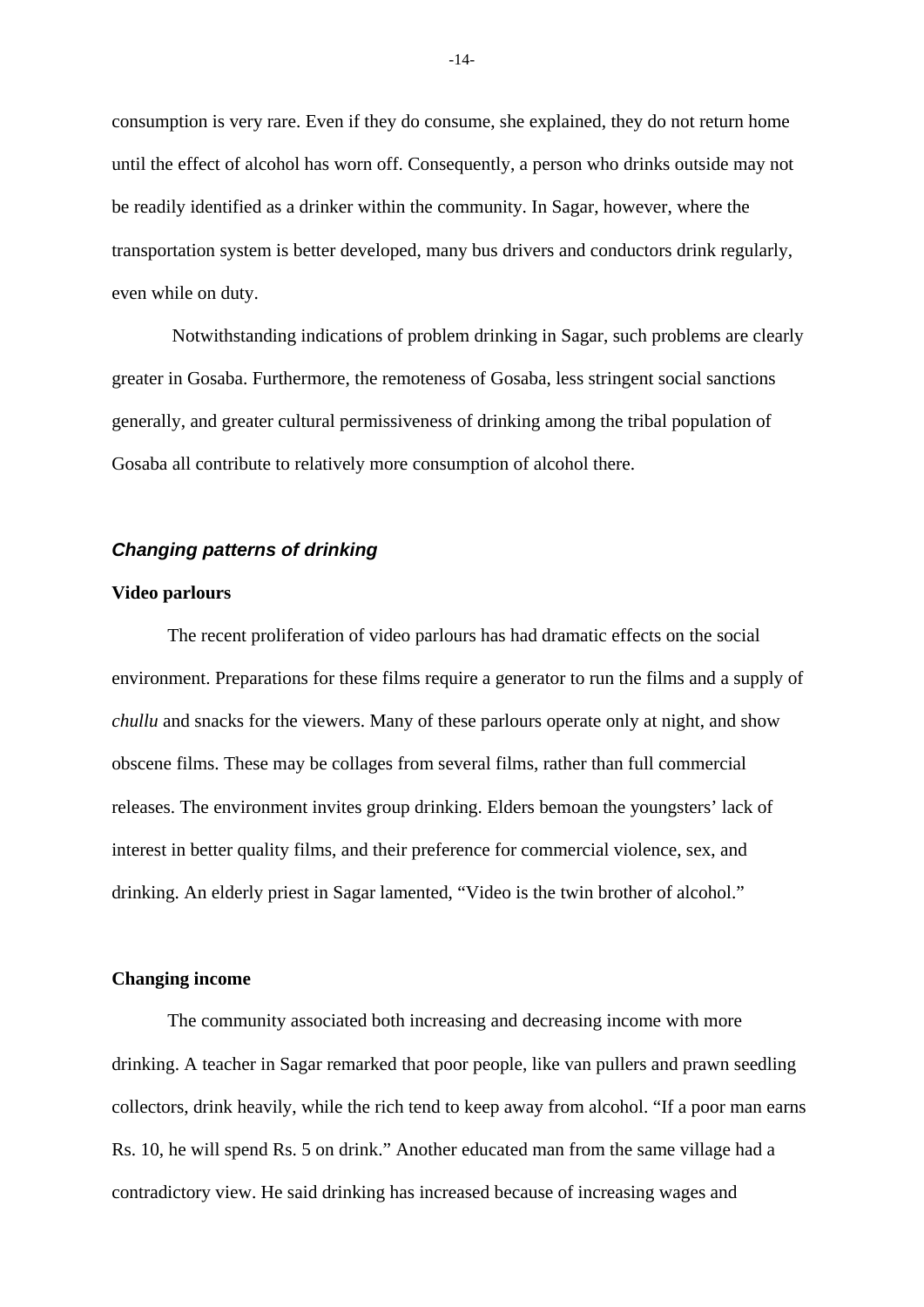disposable income. Labourers may now earn as much as Rs. 60 per day, enabling them to easily spend Rs. 20 on alcohol. Tiger prawn seedling collection produced unprecedented income for teenagers, and they routinely spend a portion of that on drinking. An elderly man recalled that when people of his generation were young, they could only dream of drinking, but now the young men and even boys can do it. It has become common for fathers and sons to drink together, a practice unheard of in the past.

Drinking in higher income groups is likely to be less socially disruptive and in more private places, and in low-income groups drinking is likely to be more socially disruptive and in public places. Drunken behaviour is frowned upon in the community, and those with a better position in society are more sensitive to the loss of social prestige. This discourages public drunkenness among better-off people, and makes problem drinking more common among the poorer segments of society.

#### **Easier availability**

Although it was previously difficult to locate and purchase alcoholic beverages, with improved transportation by road and water, it has become easier for distributors to deliver alcohol to previously less accessible places. Easier access has increased drinking. Even at the remote Sundarban reserve forest tourist lodge, alcohol is easily available. In Phulbari, Sagar, five shops sell alcohol; and in Arampur, Gosaba, 17 families brew *handia* for sale. Packaging in polythene sachets in small quantities has made distribution and sale of alcohol effortless. Many informants noted that illegal liquor shops could not be closed easily, because some policeman and local politicians patronise them, the people who own these shops are wealthy and powerful

-15-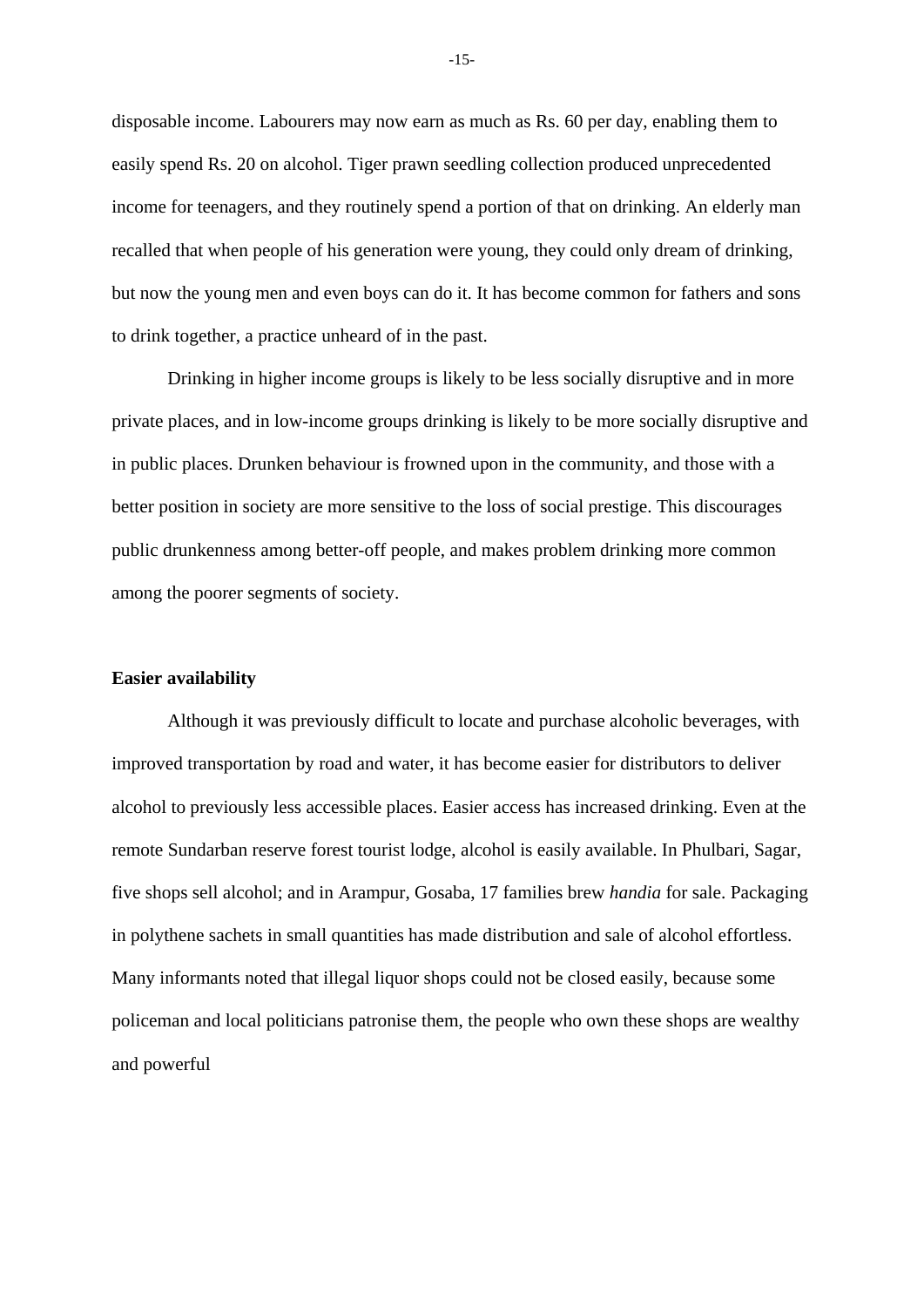#### *Social disturbances from drinking*

The community recognized adverse effects of drinking on the community and on drinkers' families. Men who drink disturb the peace, quarrel among themselves, and create difficulties for women in public places. The families of drinkers also suffer economic hardships; familial and other social relationships are disturbed, and physical and psychological violence often result from problem drinking. Such problems are especially devastating to families whose economic status is already precarious.

Drunken men disturb the social peace. In Phulbari, Sagar, we observed a group of them playing music throughout the night, dancing before an image of the goddess *Shitala*. Villagers objected and a fight broke out. The villagers beat up the unruly drinkers, when they became threatening. A village meeting had to be called the next morning, where the now sober men begged for forgiveness.

The problems of poor families are often most visible. Their intoxicated behaviour and disputes are likely to be more public, and their family quarrels are more likely to be heard throughout the neighbourhood. Because of the visibility of their problems, it may seem that more poor people drink and are troubled by problem drinking. Better-off segments of society have the means and interest in maintaining a façade of social respectability, and they can more easily keep such problems hidden from public view.

#### **Family relations**

Alcohol disrupts family life in various ways. It fuels marital conflict and conflicts with in-laws. Men who require more money to drink may demand higher dowries. The cost of drinking also affects domestic finances. Men keep more of their earnings for drinking and give less for household expenses. Drinking behaviour also makes them less willing to work, which leads to economic distress, family conflicts, and criminality. A chronic drunkard of Phulbari pawns the cooking vessels when he needs money to drink. When his wife protested,

-16-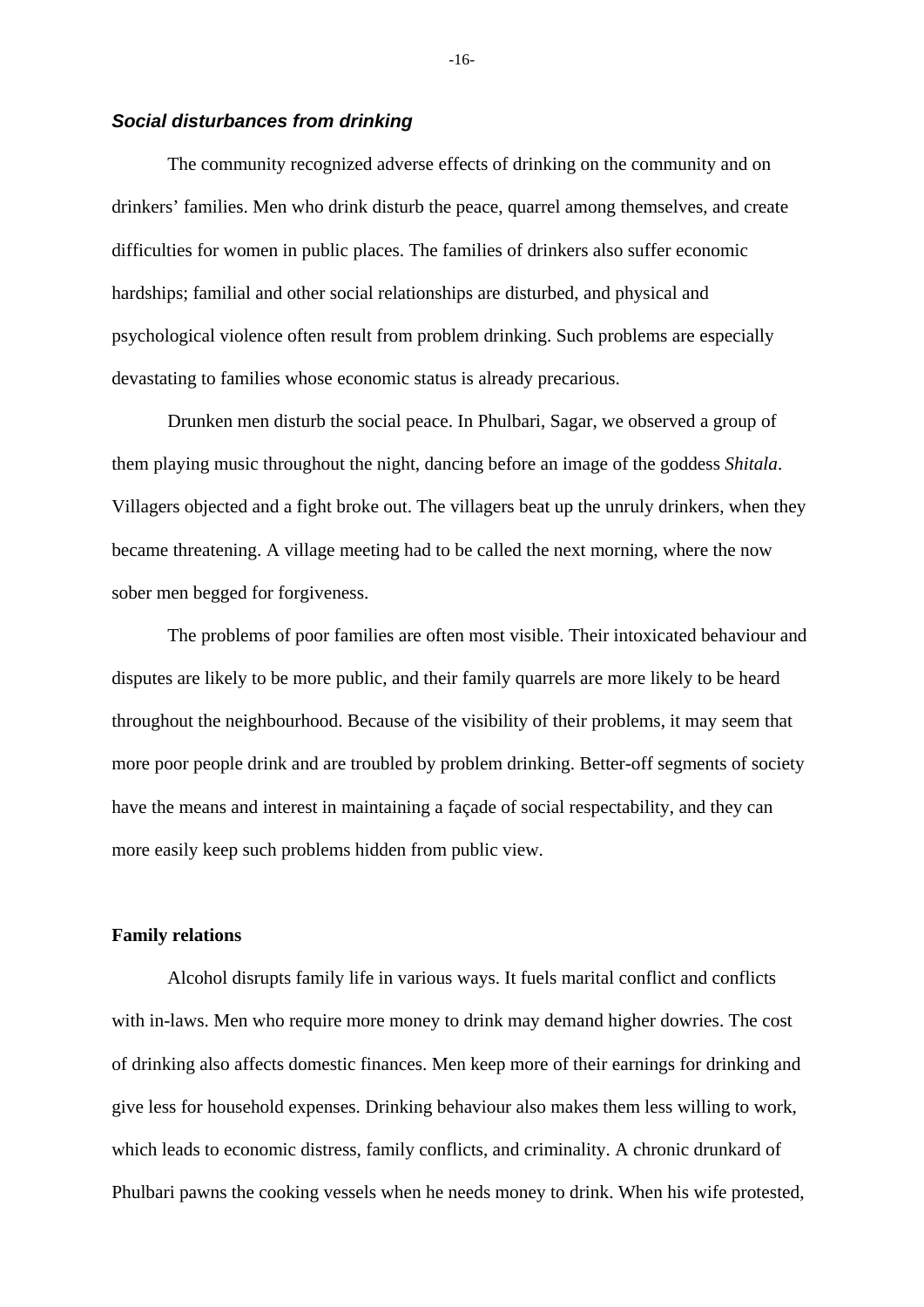he beat her. A year earlier, in an inebriated state, he set fire to the thatch of his hut. Some women also feared health effects, that their husbands might die from drinking.

#### **Gender-related violence**

Women typically bear the brunt of antisocial behaviour from problem drinking. Women explained that alcohol turns men into beasts or makes them crazy. Men's drinking restricts women's freedom of movement. Women complained that in some areas it is impossible for them to walk on the roads at night. Drunken men leave them no space to pass, make catcalls, and insult any women they encounter.

Male drinking also leads to domestic violence. Men drink and "torture" their wives mentally and physically. An Arampur woman noted that there were many drunkards in her village who beat their wives daily. According to a teacher, promiscuity, extramarital relations, and wife beating are the direct consequences of alcohol abuse.

Although many do, not all men who drink abuse their wives, and the nature of their abusive behaviours varies. Of the 11 men in one village who were identified as chronic drunkards, 5 beat their wives, and 3 beat them severely. In a women's focus group, one housewife observed that the number of drunkards in her village has been steadily increasing, and there are also more brawls.

The violence is often serious and sometimes fatal. A woman from Gosaba told us that a drunken man had bitten off a portion of his wife's ear. A woman from Sagar recounted the story of another woman who had been beaten badly and then hanged, but her death was passed off as suicide. Many suicides and attempts do in fact result from such domestic violence targetting women by drunken men.

An abused middle-aged wife summed up her desperation in the following statement: He is despicable and I wish that he would die! He has made my life miserable and even now he beats me up. He returns home drunk and creates a lot of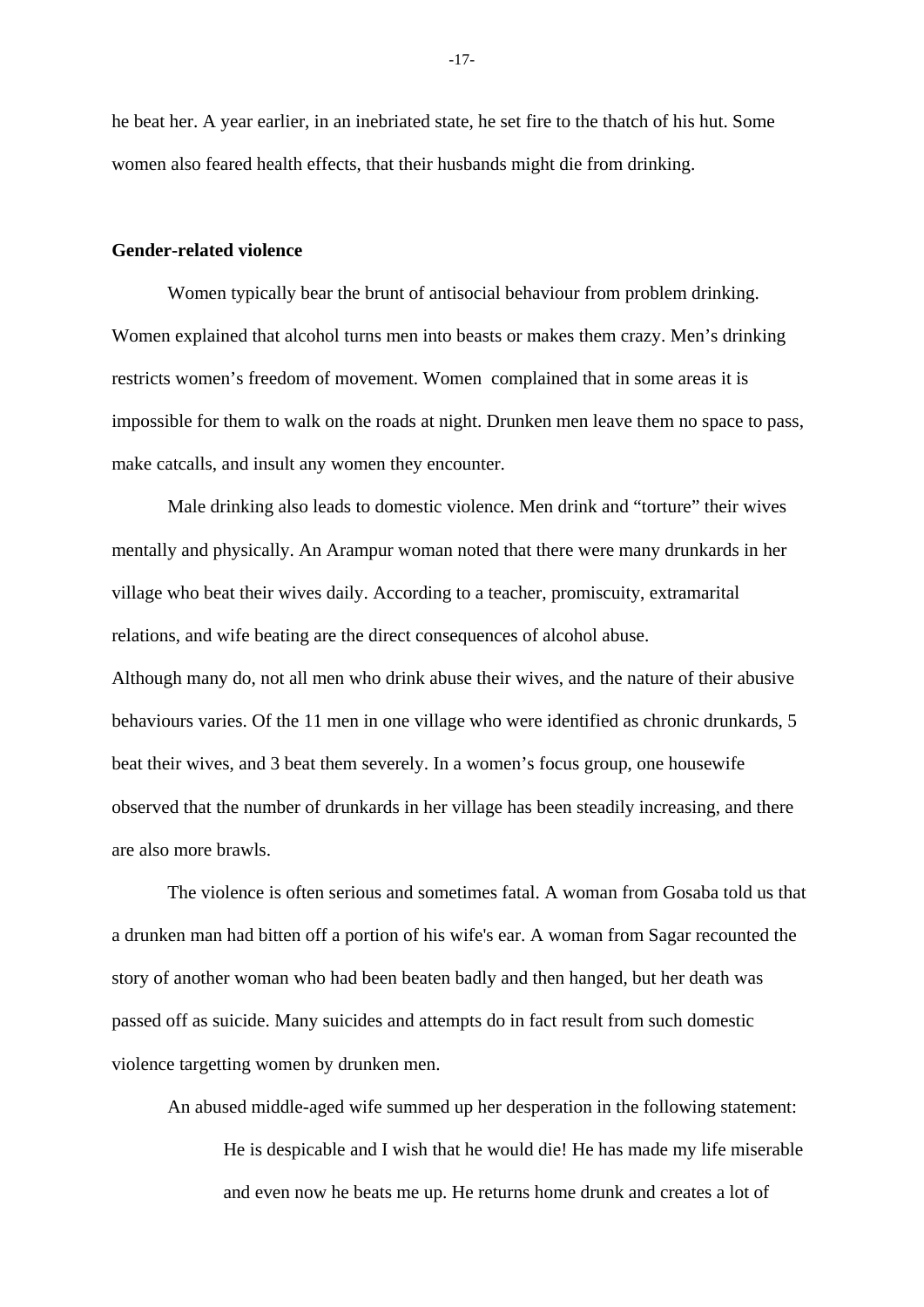commotion at night. Our children are grown up, and even though they are aware of what is happening, this doesn't stop him. I wish he would never return home. It hardly matters whether he lives or dies. He collects tiger prawn seedling, and he spends all his earnings on drinks. He doesn't contribute anything towards running the household.

#### **Shame and blame of victimised women**

To maintain social standing, female victims of violence beaten by their alcoholic husbands are reluctant to speak about it. They prefer to keep the matter within their family. An Arampur woman explained:

> Women bear all the beatings and do not tell anyone. If the neighbours intervene and try to protect a woman from her husband, or if they try to help solve the problems, then these women scold those neighbours for interfering. Women do not tell other people that their husbands are torturing them because they must continue to live with their husbands.

Women are also reluctant to seek outside help because they fear that they will have to face more difficulties. They fear being blamed or abandoned by their husbands. They know they must continue to live with their husbands in any event. A Sagar woman explained the situation:

> This wife beating happens regularly. There is no use of the woman complaining to the village council (*panchayat*). After the litigation is over, the wife will be beaten even more. Some women who cannot bear it, but even if they report it to the police, it is of no use.

Efforts to bring the matter to the attention of women's groups (*mahila samity*) in Gosaba also proved to be ineffective.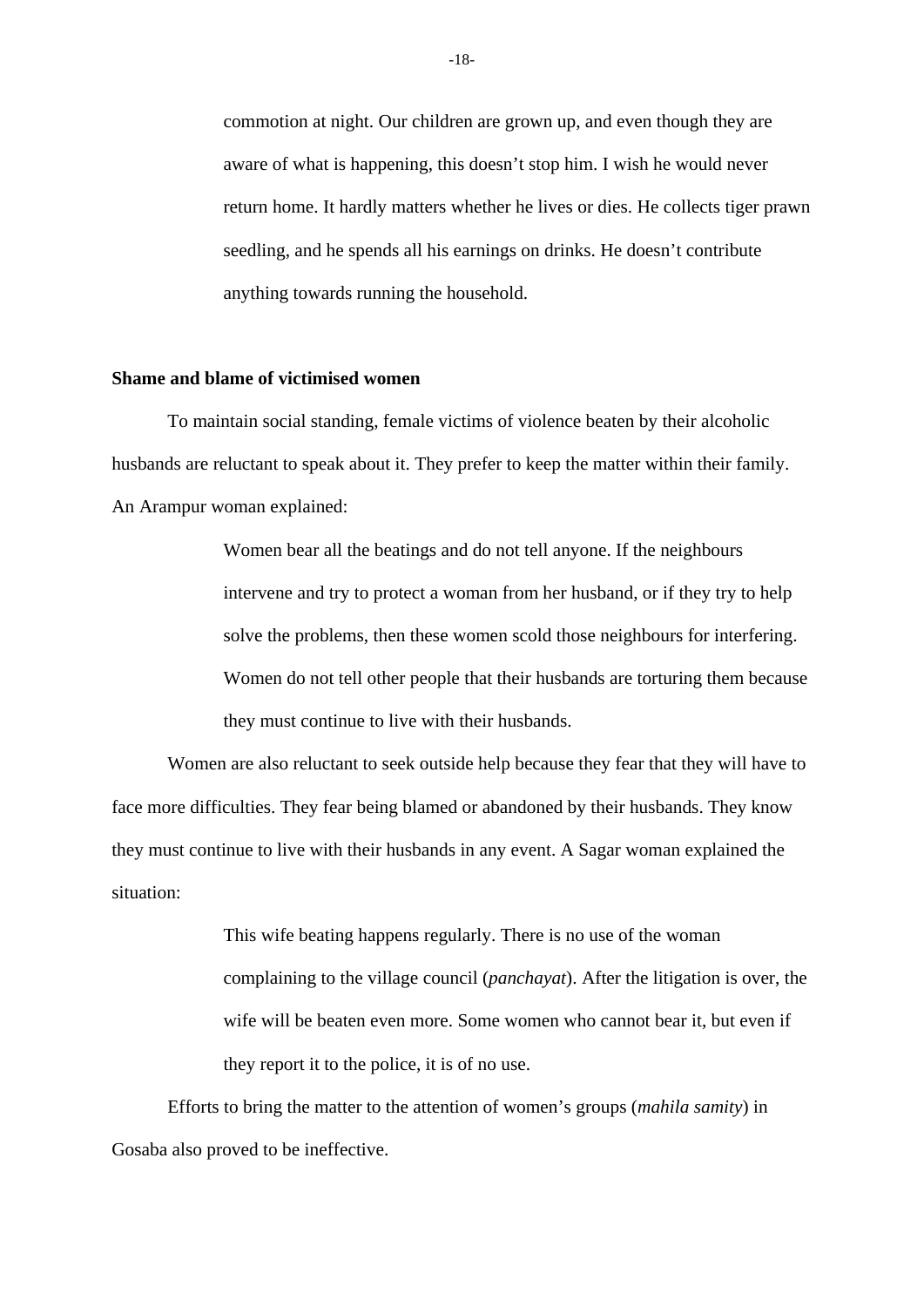#### *Community responses to problem drinking*

Community actions to deal with problem drinking in Sagar have been more successful than in Gosaba. In Phulbari, Sagar, members of the *panchayat* appealed to the Excise Department to stop illegal sales, but that had little effect. *Panchayat* members, joined by other villagers, then destroyed a distillery and drums containing *handia*. In Beguakali, Sagar, the *panchayat* has imposed a fine for drinking in the village, which has been very effective. A man there opened a liquor shop and refused to close it when asked by the villagers to do so. The other villagers destroyed it. During the Ganga Sagar Mela villagers discovered that a couple was selling liquor to the pilgrims from their house in Beguakali, and as a result, the villagers beat the couple and drove the man from the village.

In Rudranagar village, Sagar, there are civic groups and social clubs in which businessmen are very active. Citizen's committees (*nagarik samity*) and the health committees (*swasthya samity*) may sanction beatings when problem drinkers and gamblers are caught. A male teacher and a *panchayat* member noted that these actions have reduced problem drinking. Those who continue to drink do so secretly and are careful to maintain self-control. As a result of these actions, the owner of a medicine shop explained that he now sees fewer people coming with injuries after drinking. Local political parties also supported destruction of the distillery and punishment of problem drinkers. Nevertheless, medicine shops continue to sell both ayurvedic and homeopathic tonics with high alcohol content, but these are considered medicinal, rather than recreational. They are less often associated with socially disturbing behaviour.

## **Discussion**

Our findings indicate that although the Sundarban region is a remote area, a local network for the production and distribution of alcoholic beveridges is active and effective.

-19-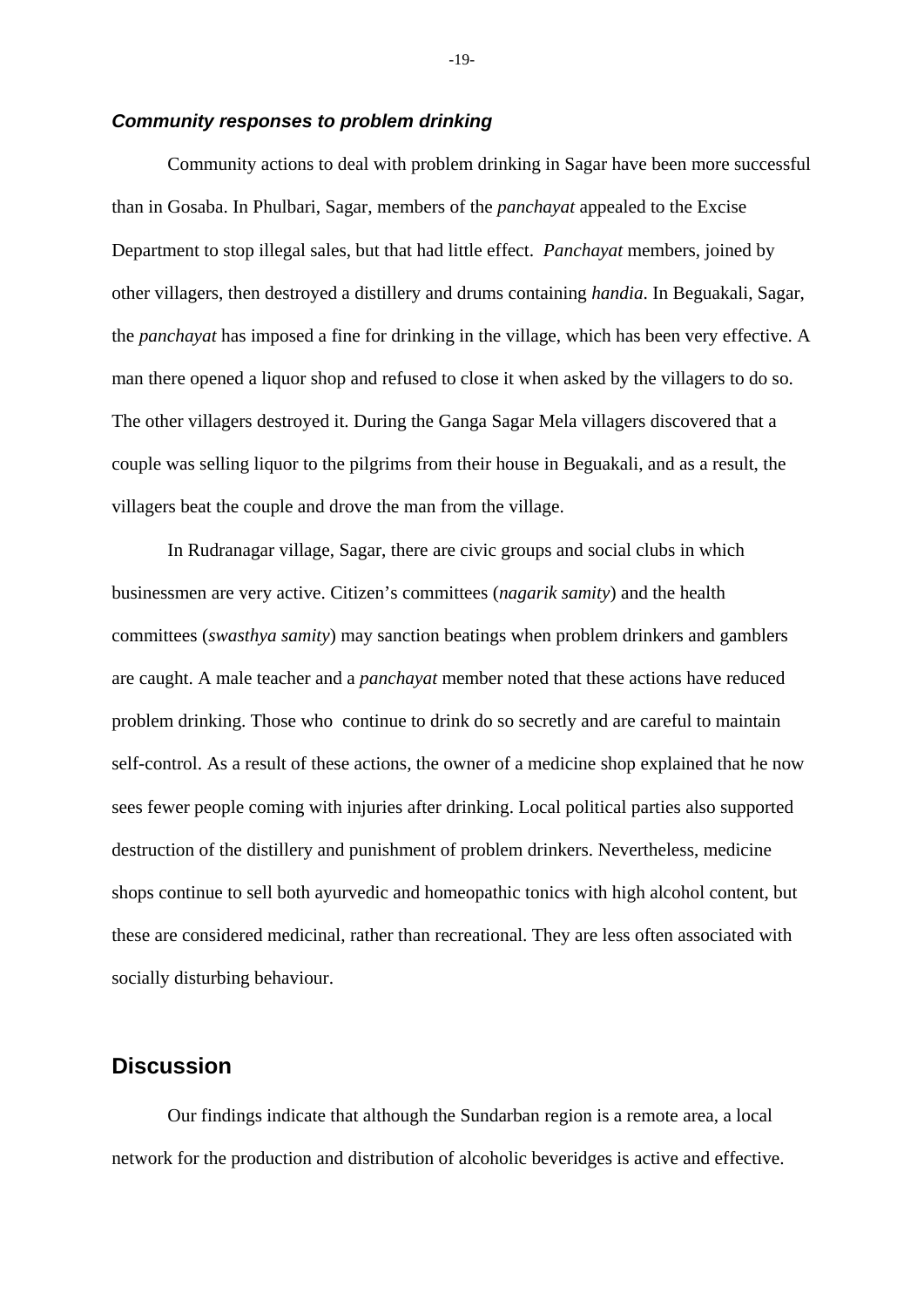The hierarchy of social classes in the community is associated with specific preferences. Perceived rates of consumption are increasing, and use of local tonics alleged to have health benefits has defined a new, socially acceptable pattern of consumption. Discussions of problem drinking were typically associated with adverse effects of social changes. For example, tiger prawn collection has had substantial social and economic effects. It has provided opportunities and financial resources to youth, reducing their dependence on parents and elders. Increased disposable income affords youth the ability to start drinking at an earlier age than young people in previous generations. Studies in other parts of India have also shown a similar disposition to spend on alcoholic drinks in Karnataka (Ganapathy  $\&$  Ghosh, 1994), Kerala (Gulati & Gulati, 1999), and the Hindu Kush region of the Himalayas (Nagpal, 1999). Changing preferences and patterns of alcohol use in the Sundarbans are also relevant. The shift from locally produced and more nutritious beverages with low alcohol content, such as *handia* and palm wine, to distilled liquor contributes to the problems from drinking.

Our findings show that problem alcohol use is regarded mainly as a social problem, rather than a medical problem. Local concerns in the Sundarban region emphasise consequences of alcohol use that adversely affect the community, rather than the drinker's personal health. It is primarily the social fabric of community life that is at stake, because the drinker creates a nuisance in the streets or behaves violently. Consequently, clinical considerations are less relevant to community concerns. The comparative cultural question differs here from more typical cross-cultural critiques, which are concerned with applying diagnostic criteria inappropriately across cultures (Room et al., 1996). The focus on the clinical task of identifying individual cases for treatment differs from community concerns with deviance from community norms and changing community norms. These are the relevant issues for controlling problem drinking that concern the Sundarban communities, where the health service infrastructure and a community priority for clinical services to treat individuals with disorders of problem drinking are both lacking.

-20-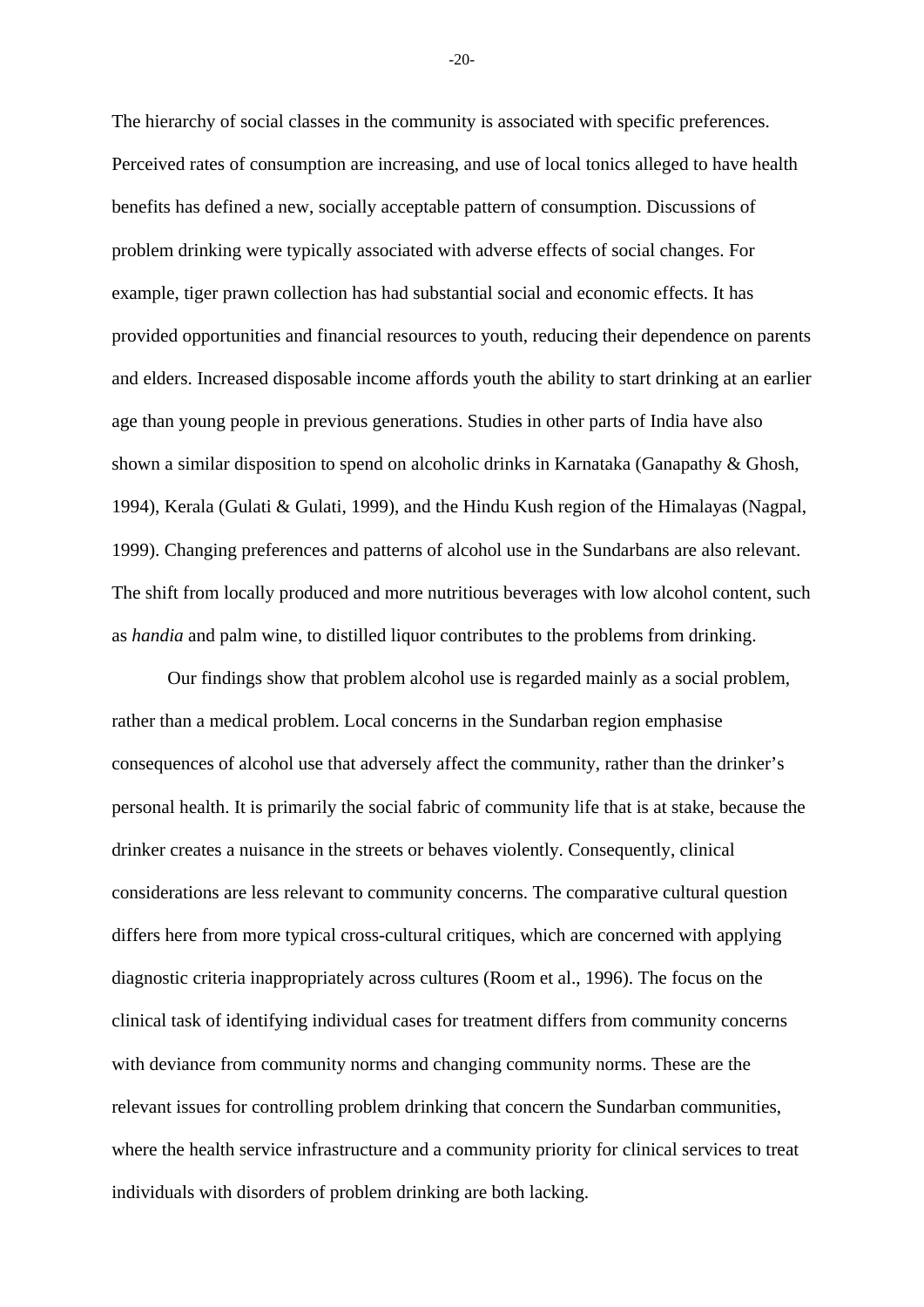Notwithstanding this lack of a clinical priority in the Sundarban communities, as we introduce a mental health component in health services, we also find it is difficult to apply the DSM and ICD criteria for disorders of problem drinking because they are rooted in different cultural values. For example, the criteria for dependence refer to "efforts to cut down," "interference with social, occupational or recreational activities," and "persistent use despite problems arising from use" (Schmidt & Room, 1999). For binge drinking, such criteria fit poorly. Local priorities and contexts of problem alcohol use, as identified in this study, provide a more useful guide to effective community action that better fits local priorities. They include drinking within or outside the village, drinking publicly or privately, and associations with public disturbances (e.g., raucous behaviour outside video parlours) and domestic violence. Ultimately, as the infrastructure develops, these clinical and community perspectives must be reconciled.

A community action agenda in the region requires attention to the low age of initiation into drinking and opportunities for easy cash from collecting tiger prawns, which is more appealing than attending school (Chowdhury et al., 1999). Moreover, with a larger network of distribution linking urban and rural areas, it has become more difficult to restrict youngsters' access to liquor; it is sold more often now by outsiders supported by political and financial interests, rather than by local residents. The impact of exposure to values communicated through mass media, as in urban areas like Delhi (Varma, 2000), also promotes drinking in the region.

Efforts to control problem drinking varied across the six study villages. In Sagar where the community was more involved, efforts were more successful. The political commitment of the village councils (*gram panchayat*) at the local level has been a key factor. Because alcohol is not currently a professional medical concern in the local health centres, community action is needed to make this a priority that should involve the health system. In settings where traditional norms have become less influential, participatory methods to

-21-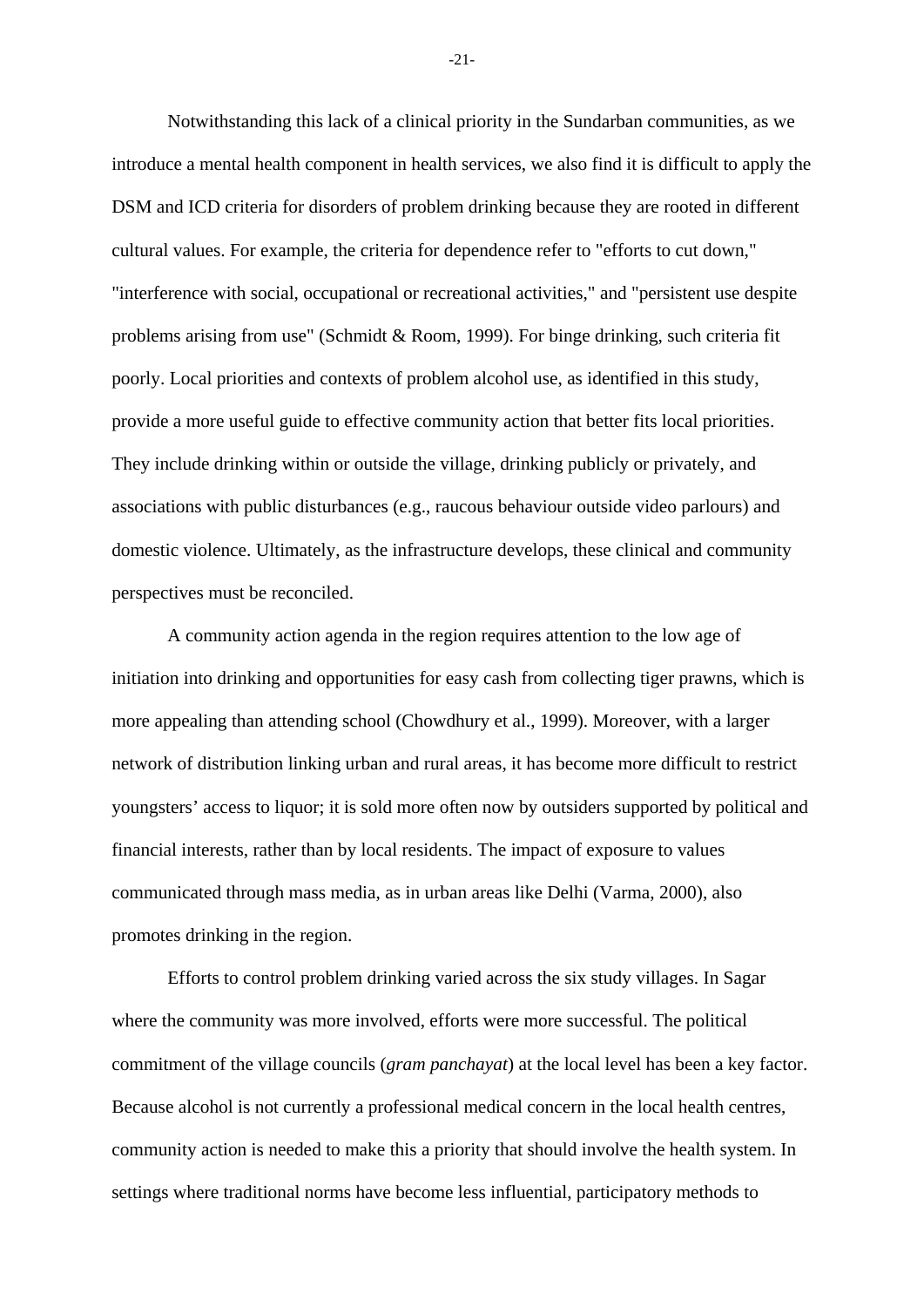identify and address problem drinking are needed. Our study of these six Sundarban villages demonstrates the relevance of practical ethnographic research to guide both community actions and local health systems.

## **References**

- Chowdhury, A.N., Chakraborty, A.K., Weiss, M.G. (2001). Community mental health and concepts of mental illness in the Sundarban Delta of West Bengal, India. Anthropology and Medicine 8(1), 109-128.
- Chowdhury, A.N., Chowdhury, S. and Chakraborty, A.K. (1999). Eco-stress, quality of life and mental health in the Sundarban Delta of India, International Journal of Medicine, 6, 59-63.
- Ganapathy, S. and Ghosh, S. (1994). Concern and Conflict: A Report on Women's Work and Child Health and Development. Bangalore: Institute of Social Studies Trust.
- Gilbert, M.J. (1990-91). The anthropologist as alcohologist: qualitative perspectives and methods in alcohol research, International Journal of Addiction, 25(2A), 127-47, and discussion 147-8.
- Gulati, L. & Gulati, M. (1999). Revisiting Kalyani, Former Agricultural Worker. Parts 1-2. Economic and Political Weekly, 34(52):3668-3676, 25-31 December.
- Heath, D.B. (2001). Culture and substance abuse. Psychiatric Clinics of North America, 24(3), 479-496.
- Heath, D.B. (2000). Drinking occasions: comparative perspectives on alcohol and culture. Philadelphia: Bruuner/Mazel Publications.
- Heath, D.B. (1987). Anthropology and alcohol studies: current issues. Ann Rev Anthropology 16:99-120.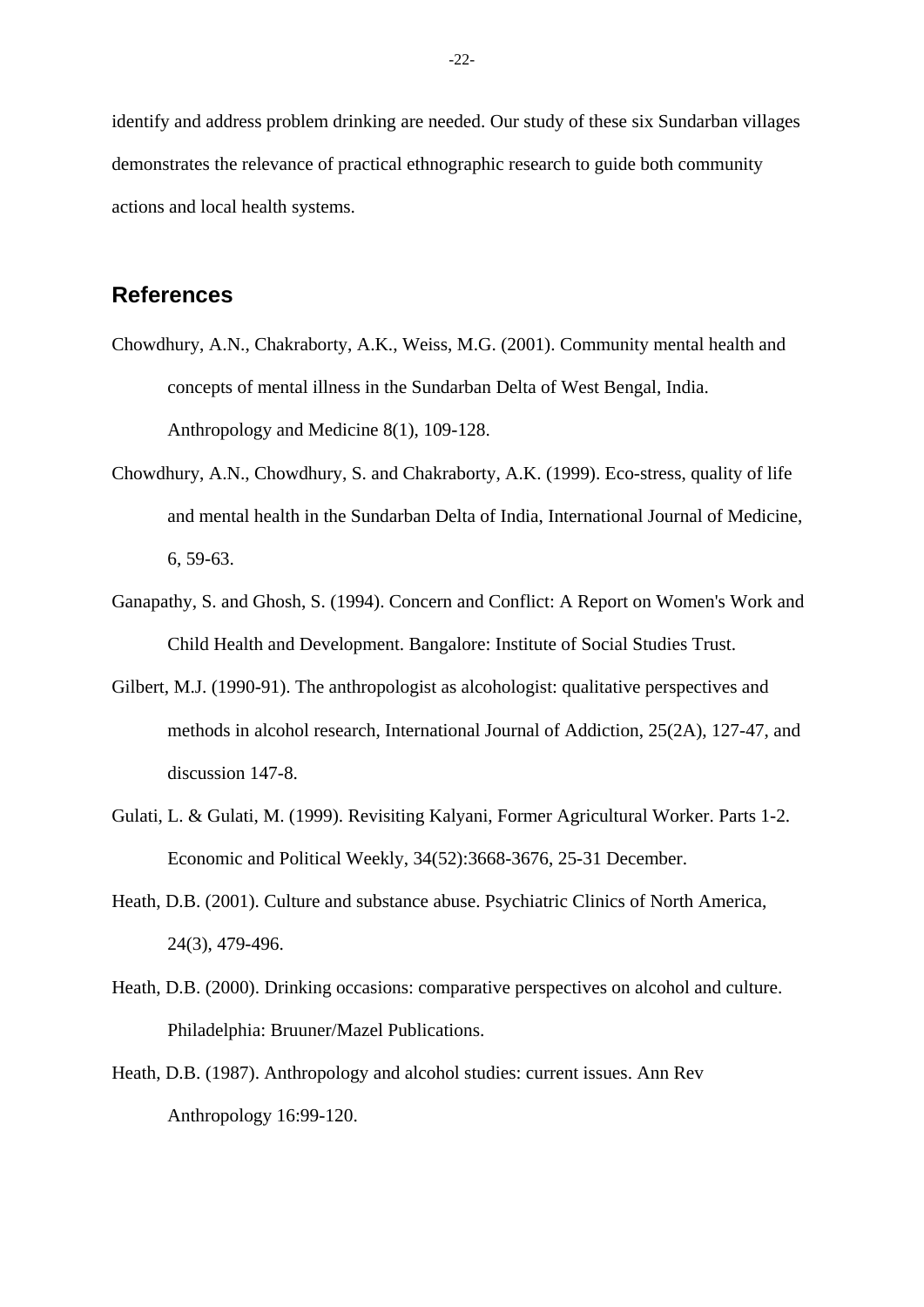- Heath, D.B. (1984). Cross-cultural studies of alcohol use. Recent Developments in Alcohol, 2, 405-15.
- Kuckartz, U. (2001). MAXqda: Max Qualitatative Data Analysis. Reference Manual. Berlin: VERBI Software.
- Marshall, M. (1990a). Combining insights from epidemiological and ethnographic data to investigate substance use in Truk, Federated States of Micronesia. British Journal of Addiction, 85(11), 1457-68.
- Marshall, M. (1990b). "Problem deflation" and the ethnographic record: interpretation and introspection in anthropological studies of alcohol. Journal of Substance Abuse, 2(3), 353-67.
- Mohan, D., Chopra, A., Ray, R., & Sethi, H. (2001). Alcohol consumption in India: a crosssectional study. In: Demers, A., Room, R., & Bourgault, C., Eds. Survey of Drinking Patterns and Problems in Seven Developing Countries. Geneva: World Health Organizaion; pp 103-114.
- Nagpal, S. (1999). Food Security in the Hindu Kush Himalayas. Economic and Political Weekly, 34(38):2717-2720, 18-24 September.

Riley, L., & Marshall, M. (Eds). (1999). Alcohol and Public Health in 8 Developing Countries. Geneva: World Health Organization (http://whqlibdoc.who.int/hq/1999/WHO\_HSC\_SAB\_99.9.pdf, accessed 22 July 2005).

- Room, R., Jernigan, D., Carlini-Marlatt, B., Gureje, O., Makela, K., Marshall, M., Medina-Mora, M. E., Monteiro, M., Parry, C., Partanen, J., Riley, L., & Saxena, S. (2002). *Alcohol and the Developing World: A Public Health Perspective.* Helsinki: Finnish Foundation for Alcohol Studies in collaboration with World Health Organization.
- Room, R., Janca, A., Bennett, L.A., Schmidt, L., & Sartorius, N. (1996). WHO cross-cultural applicability research on diagnosis and assessment of substance use disorders: an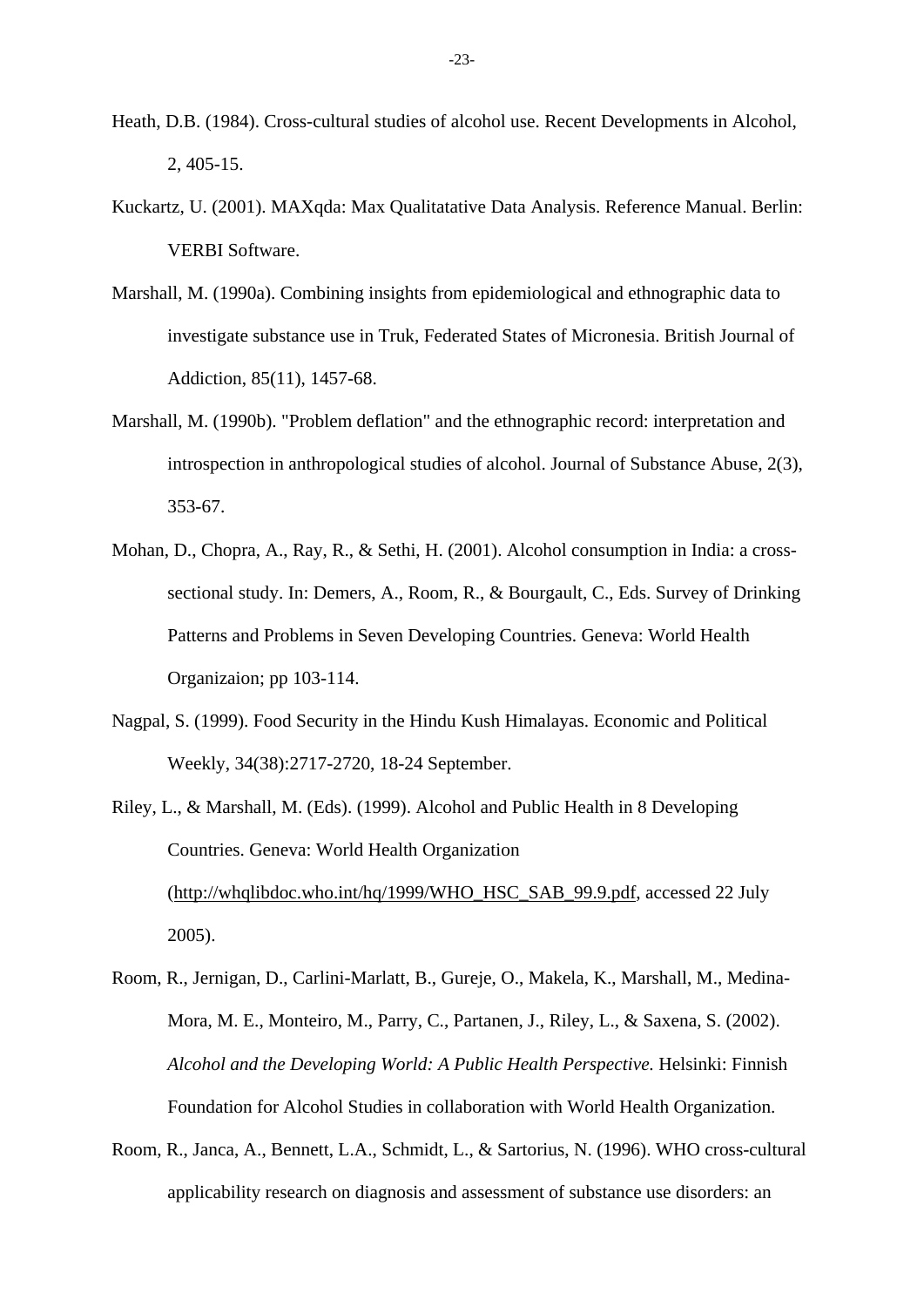overview of methods and selected results. Addiction, 91(2), 199-220 and 221-230 (comments).

- Saxena, S. (1999). Country profile on alcohol in India. Ch 3. In: Riley, L., & Marshall M. (Eds). Alcohol and Public Health in 8 Developing Countries. Geneva: World Health Organization; pp 38-60.
- Schmidt, L., & Room, R. (1999). Cross-cultural applicability in international classifications and research on alcohol dependence. Journal for Studies on Alcohol, 60(4), 448-462.
- Varma, A. (2000). Impact of watching international television programs on adolescents in India: a research note. Journal of Comparative Family Studies, 31(1):, 117-126.
- Weiss, M.G. (2001). Cultural epidemiology: an introduction and overview. Anthropology and Medicine 8(1), 5-29.
- World Health Organization (WHO) (2004). Gender, alcohol and culture: the GENACIS international study. Http://www.who.int/substance\_abuse/activities/genacis/en/; accessed 21 Aug 2005.